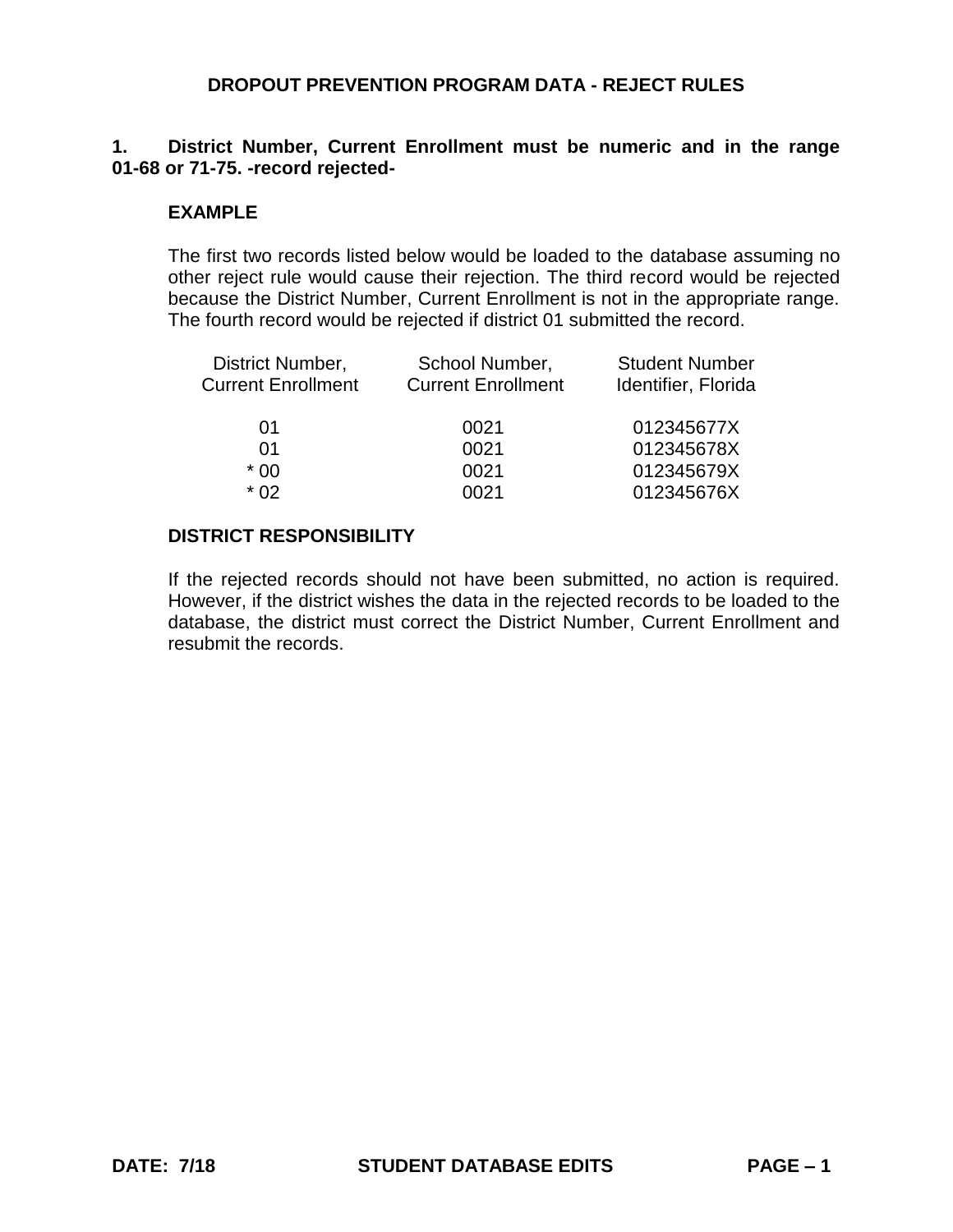**2. The School Number, Current Enrollment must be alphanumeric and in the range 0001-9899, excluding 9001, or it may be 9992, 9993, 9994 or 9995. -record rejected-**

#### **EXAMPLE**

The first two records listed below would be loaded to the database assuming no other reject rule would cause their rejection. The third record would be rejected because the School Number, Current Enrollment is not in the appropriate numerical range. The fourth record would be rejected because the School Number, Current Enrollment is not numeric.

| District Number,          | School Number,            | <b>Student Number</b> |
|---------------------------|---------------------------|-----------------------|
| <b>Current Enrollment</b> | <b>Current Enrollment</b> | Identifier, Florida   |
|                           |                           |                       |
| 01                        | 0021                      | 012345676X            |
| 01                        | 0021                      | 012345677X            |
| $*01$                     | 9999                      | 012345678X            |
| * በ1                      | C <sub>901</sub>          | 012346579X            |
|                           |                           |                       |

#### **DISTRICT RESPONSIBILITY**

If the rejected records should not have been submitted, no action is required. However, if the district wishes the data in the rejected records to be loaded to the database, the district must correct the School Number, Current Enrollment and resubmit the records.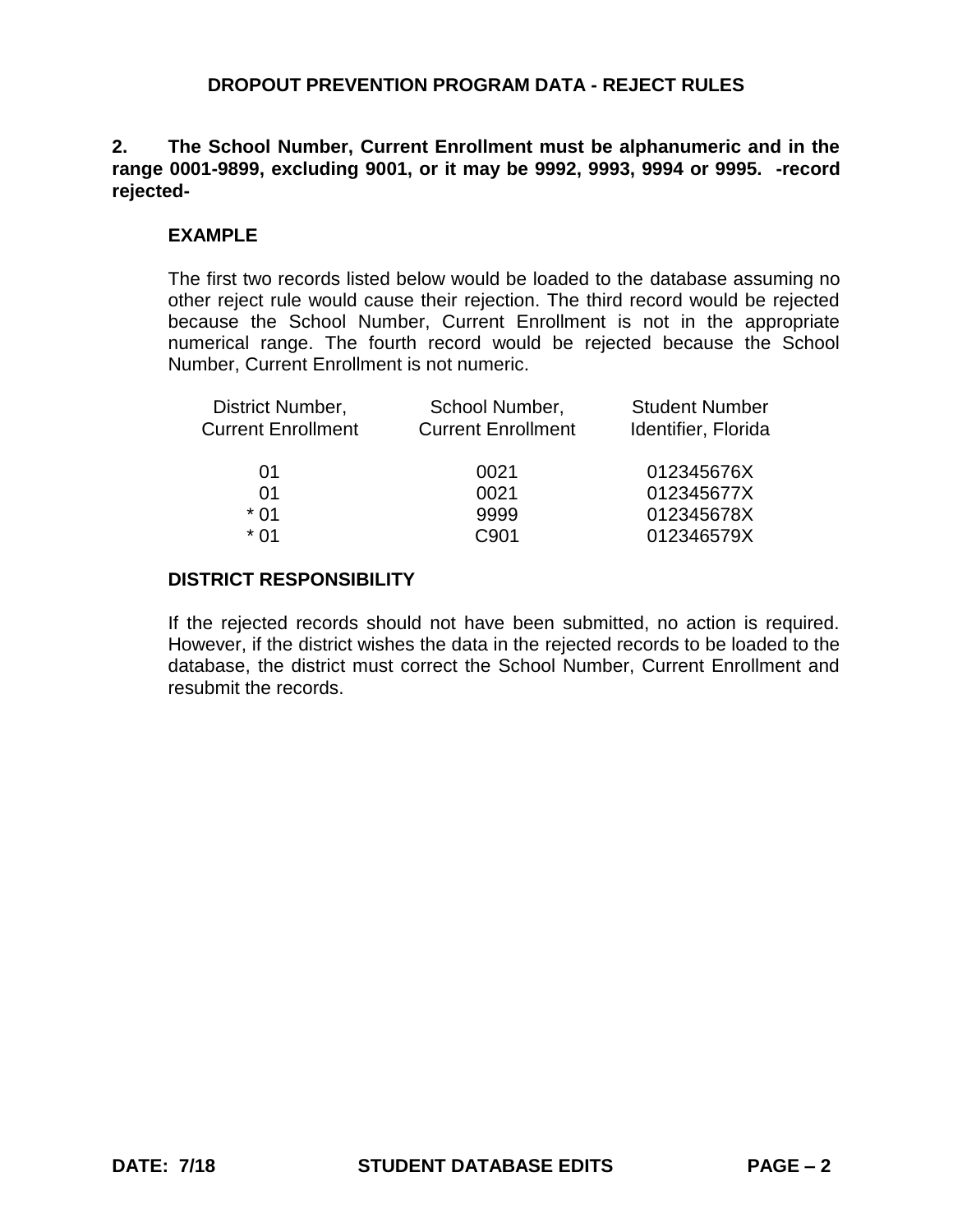**3. The first nine positions of Student Number Identifier, Florida must be numeric. The tenth position of Student Number Identifier, Florida must either be an X or numeric. If the tenth position of Student Number Identifier, Florida is numeric, the first two digits must be a valid district number in the range 01-68, 71- 75 or 78-79. If the tenth position of the Student Number Identifier, Florida is an "X", the first three positions may not all be zeroes. -record rejected-**

### **EXAMPLE**

The first two records listed below would be loaded to the database assuming no other reject rule would cause their rejection. The third record would be rejected because the tenth position of the Student Number Identifier, Florida must be numeric or an "X". The fourth record would be rejected because the Student Number Identifier, Florida contains blanks. The fifth record would be rejected because the first two digits are not valid with an X in the tenth position. The sixth record would be rejected because the tenth position contains an "X", and the first three positions are all zeroes.

| <b>District Number, Current</b> | School Number,            | <b>Student Number</b> |
|---------------------------------|---------------------------|-----------------------|
| <b>Instruction/Service</b>      | <b>Current Enrollment</b> | Identifier, Florida   |
| 01                              | 0151                      | 1234567891            |
| 01                              | 0151                      | 123456789X            |
| $*01$                           | 0151                      | 123456789C            |
| $*01$                           | 0151                      | 123456789             |
| * 01                            | 0151                      | 002345679X            |
| * 01                            | 0151                      | 000123456X            |

## **DISTRICT RESPONSIBILITY**

If the rejected records should not have been submitted, no action is required. However, if the district wishes the data in the rejected records to be loaded to the database, the district must correct the Student Number Identifier, Florida and resubmit the records.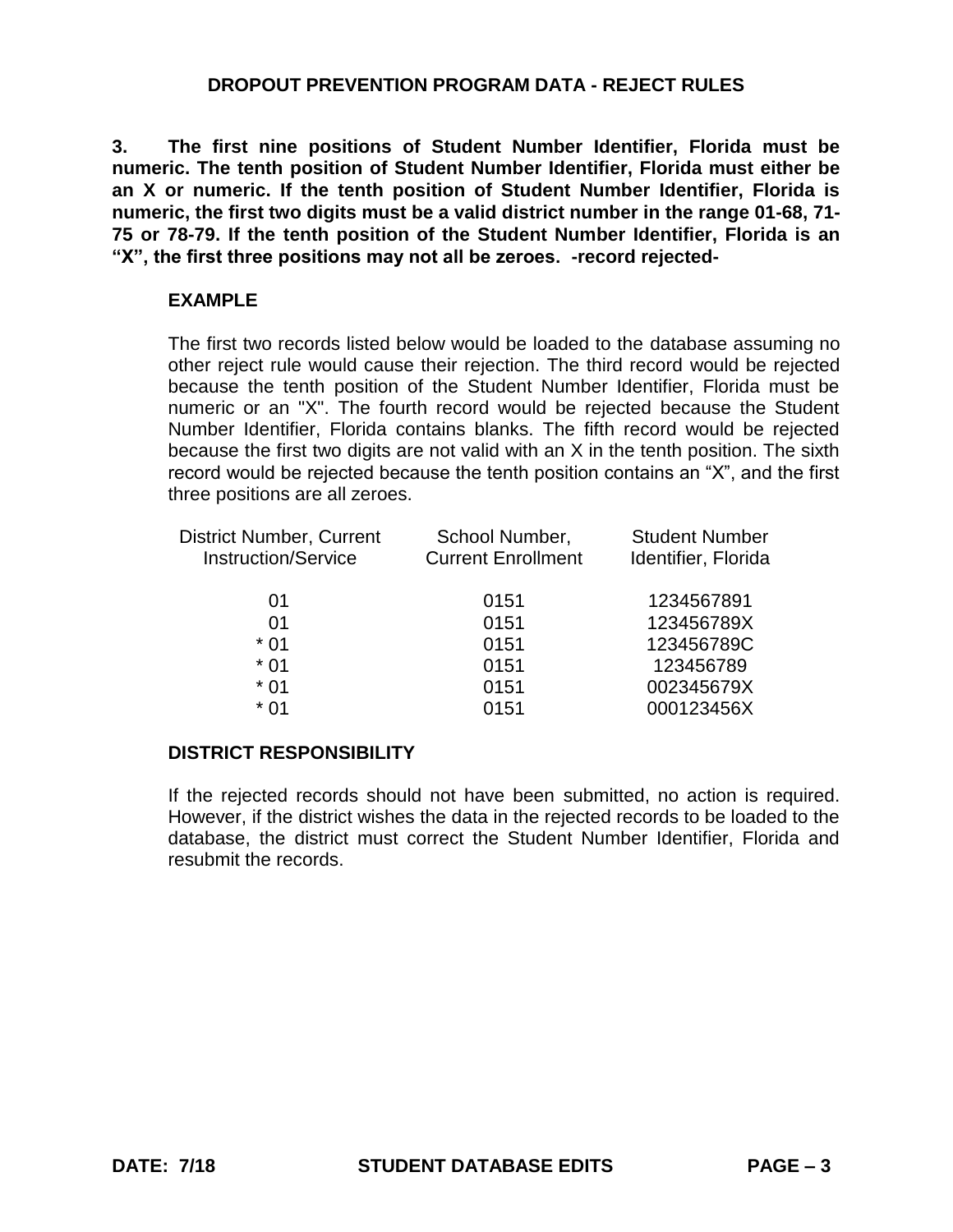### **4. Survey Period Code must be 5 and must be correct for the submission specified by the district. -record rejected-**

#### **EXAMPLE**

The Survey Period Code as specified in the transmission Job Control Language (JCL) or in statements for tape transmission is identified as Survey Period 5. However, if records on the transmission have a Survey Period Code 3, all records updated, added or deleted with this inconsistency would be rejected.

#### **DISTRICT RESPONSIBILITY**

If the rejected records should not have been submitted, no action is required. However, if the district wishes the data in the rejected records to be loaded to the database, the district must correct the Survey Period Code either on the records coming in or the transmission JCL and all records should be resubmitted.

#### **5. School Year must be correct for the submission specified by the district. -record rejected-**

#### **EXAMPLE**

The School Year as specified in the transmission JCL or in statements for tape transmission is identified as the valid year for data submission. However, if records on the transmission have the previous School Year coded, all records updated, added or deleted with this inconsistency will be rejected.

## **DISTRICT RESPONSIBILITY**

If the rejected records should not have been submitted, no action is required. However, if the district wishes the data in the rejected records to be loaded to the database, the district must correct the School Year either on the records coming in or the transmission JCL and resubmit all records in a batch transaction or add them on-line.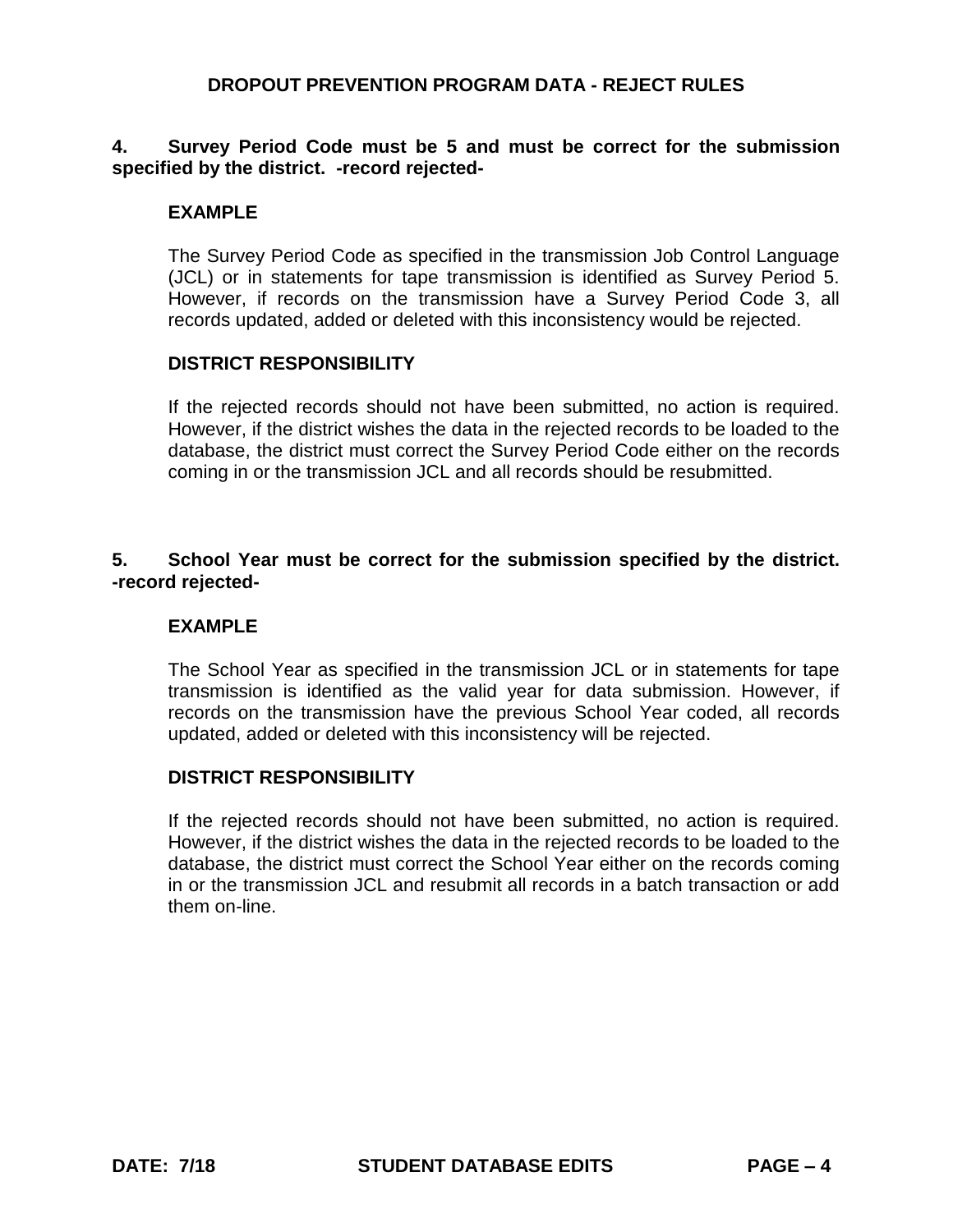**6.** If Dropout Prevention/Juvenile Justice Programs code is U, R, A, E, N, P **D, J or W, then Dropout Prevention Program Enrollment Date must be numeric, a valid date, greater than or equal to 07/01/2007 and less than 08/31/2019. -record rejected-**

# **EXAMPLE**

The first two records listed below would be loaded to the database assuming no other reject rule would cause their rejection. The third record would be rejected because the Dropout Prevention Program Enrollment Date is not numeric. The fourth record would be rejected because the Dropout Prevention Program Enrollment Date is an invalid date.

| <b>Student</b><br><b>Number</b><br>Identifier,<br>Florida | Survey<br>Period<br>Code | School<br>Year | <b>Dropout</b><br>Prevention<br>Program/<br>Juvenile<br><b>Justice</b><br>Programs | <b>Dropout</b><br>Prevention<br>Program<br>Enrollment<br>Date |
|-----------------------------------------------------------|--------------------------|----------------|------------------------------------------------------------------------------------|---------------------------------------------------------------|
| 123456789X                                                | 5                        | ****           | U                                                                                  | 09272012                                                      |
| 123456788X                                                | 5                        | ****           | D                                                                                  | 10152011                                                      |
| * 6212345678                                              | 5                        | ****           | U                                                                                  | <b>XXXXXXXX</b>                                               |
| * 6212345679                                              | 5                        | ****           | U                                                                                  | 14032012                                                      |
|                                                           |                          |                |                                                                                    |                                                               |

\*\*\*\* = Valid fiscal year for data submission.

# **DISTRICT RESPONSIBILITY**

If the rejected records should not have been submitted, no action is required. However, if the district wishes the data in the rejected records to be loaded to the database, the district must correct the Dropout Prevention Program Enrollment Date and resubmit the records.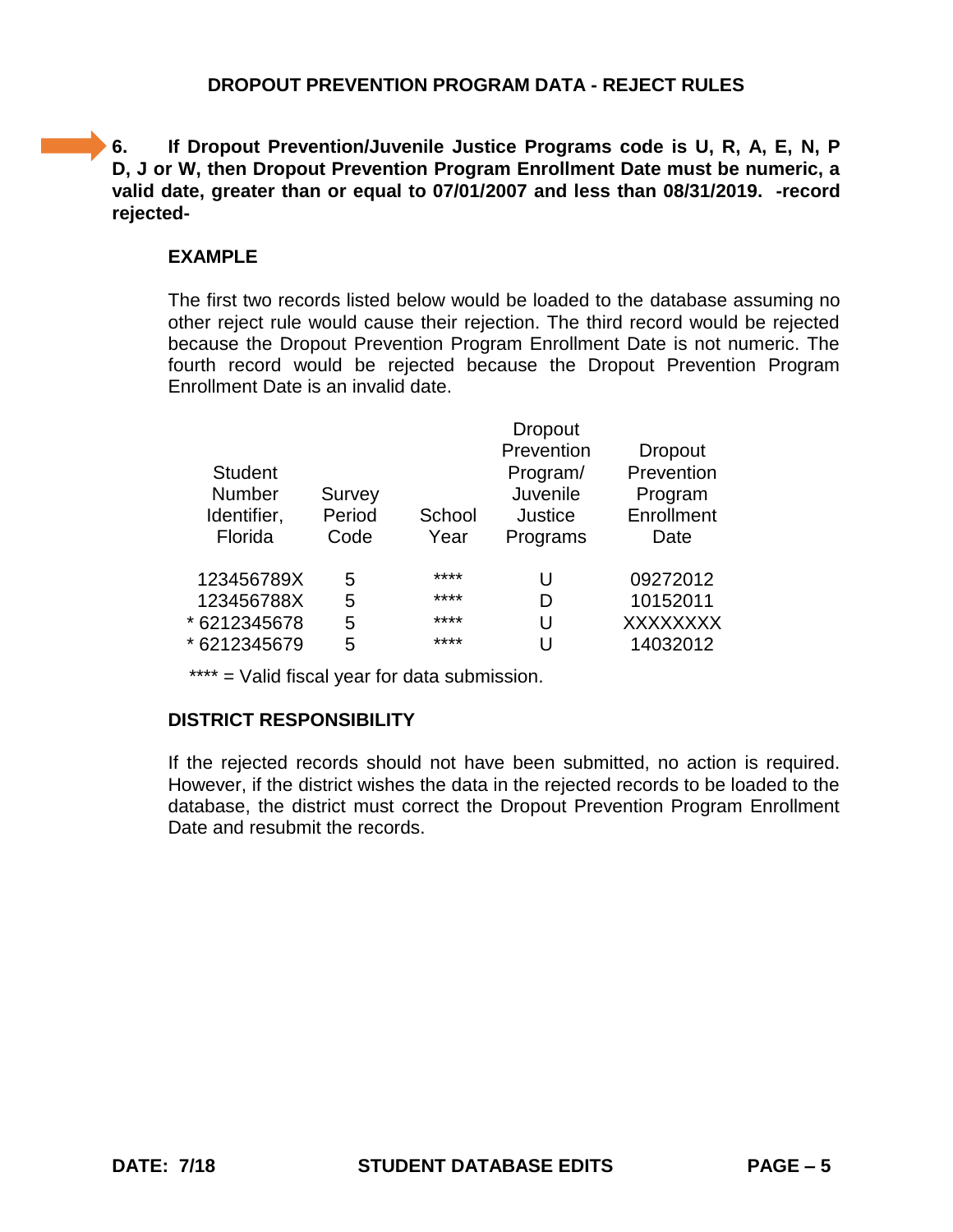# **7. Dropout Prevention/Juvenile Justice Programs must be A, D, E, J, N, P, R, U, or W. -record rejected-**

### **EXAMPLE**

The second and third records listed below would be loaded to the database assuming no other reject rule would cause their rejection. The first and fifth records are rejected for invalid codes. The fourth record would be rejected because the Dropout Prevention/Juvenile Justice Programs field is blank.

| <b>Student Number</b><br>Identifier, Florida | <b>Dropout Prevention/</b><br>Juvenile Justice<br>Programs |
|----------------------------------------------|------------------------------------------------------------|
| * 6301234560                                 | B                                                          |
| 6301234561                                   | А                                                          |
| 6301234562                                   | H                                                          |
| * 6301234564                                 |                                                            |
| * 6301234565                                 | ĸ                                                          |
|                                              |                                                            |

#### **DISTRICT RESPONSIBILITY**

If the rejected records should not have been submitted, no action is required. However, if the district wishes the data in the rejected records to be loaded to the database, the district must correct the Dropout Prevention/Juvenile Justice Programs codes and resubmit the records.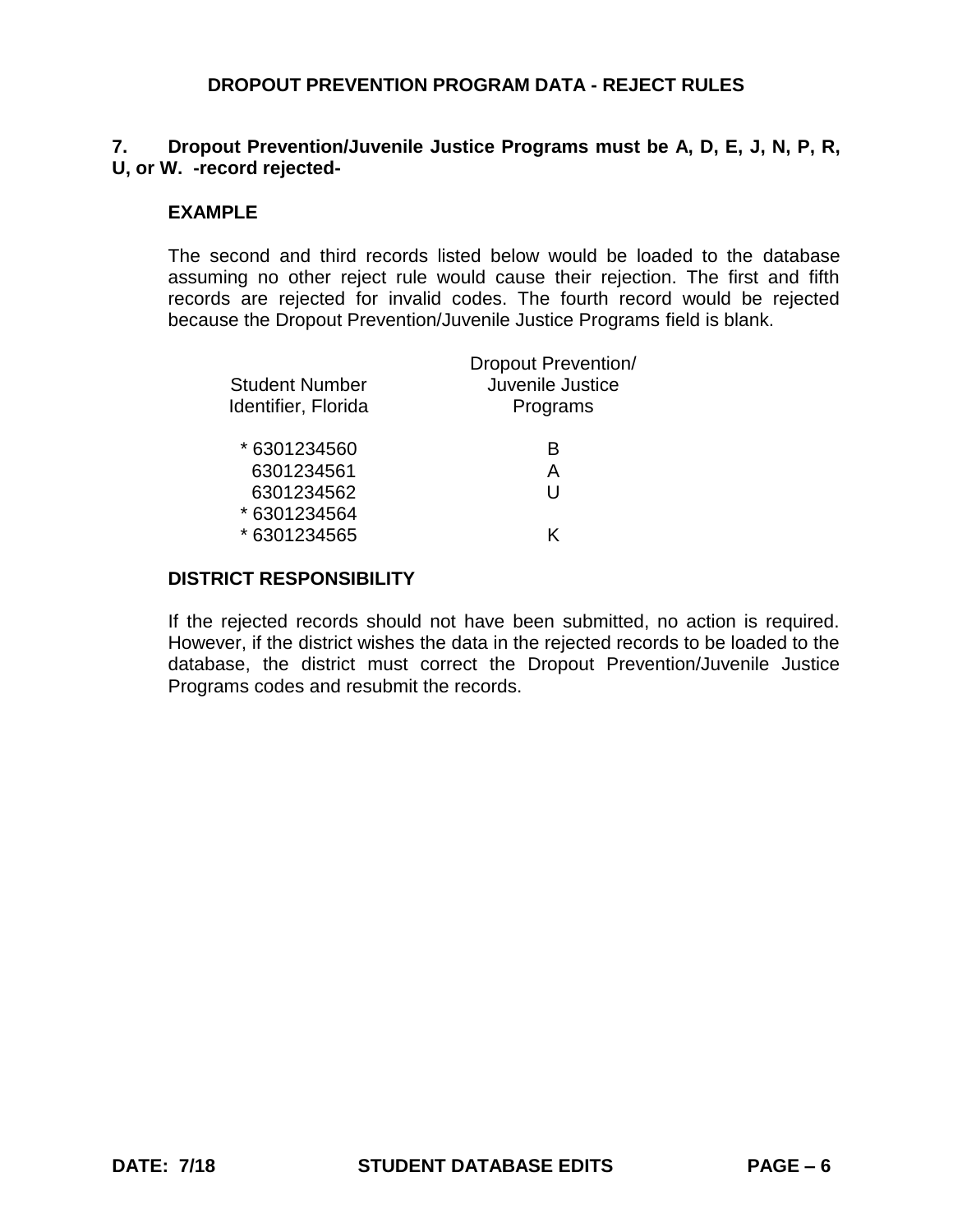## **8. Dropout Prevention Length of Prescribed Program must be numeric and greater than or equal to zero. -record rejected-**

#### **EXAMPLE**

The first two records listed below would be loaded to the database assuming no other reject rule would cause their rejection. The third record would be rejected because the Dropout Prevention Length of prescribed program is not numeric.

| <b>Student Number</b><br>Identifier,<br>Florida | <b>Dropout Prevention/</b><br>Juvenile Justice<br>Program | <b>Dropout Prevention</b><br>Length of<br><b>Prescribed Program</b> |
|-------------------------------------------------|-----------------------------------------------------------|---------------------------------------------------------------------|
| 123456789X                                      |                                                           | 000                                                                 |
| 123456790X                                      |                                                           | 180                                                                 |
| *123456791X                                     |                                                           | H <sub>50</sub>                                                     |

### **DISTRICT RESPONSIBILITY**

If the rejected record should not have been submitted, no action is required. However, if the district wishes the data in the rejected record to be loaded to the database, the district must correct the Dropout Prevention Length of Prescribed Program and resubmit the record.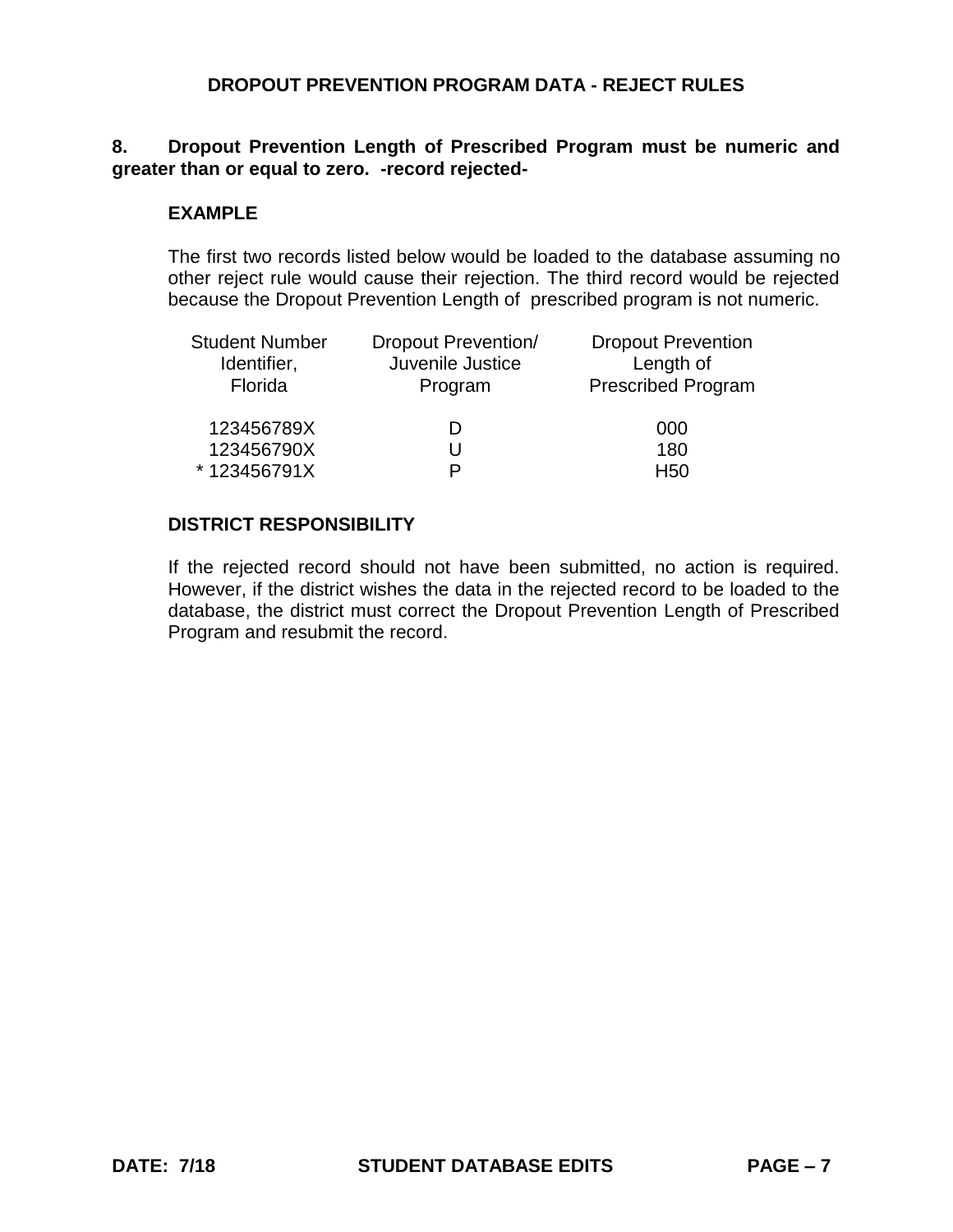# **9. Fund Source code must be D or Z. -record rejected-**

## **EXAMPLE**

The second and third records listed below would be loaded to the database assuming no other reject rule would cause their rejection. The first record will be rejected because the Fund Source code is not valid.

| <b>Student Number</b> | Fund           |
|-----------------------|----------------|
| Identifier, Florida   | Source         |
| * 6301234560          | N              |
| 6301234561            | D              |
| 6301234562            | $\overline{z}$ |

#### **DISTRICT RESPONSIBILITY**

If the rejected record should not have been submitted, no action is required. However, if the district wishes the data in the rejected record to be loaded to the database, the district must correct the Fund Source and resubmit the record.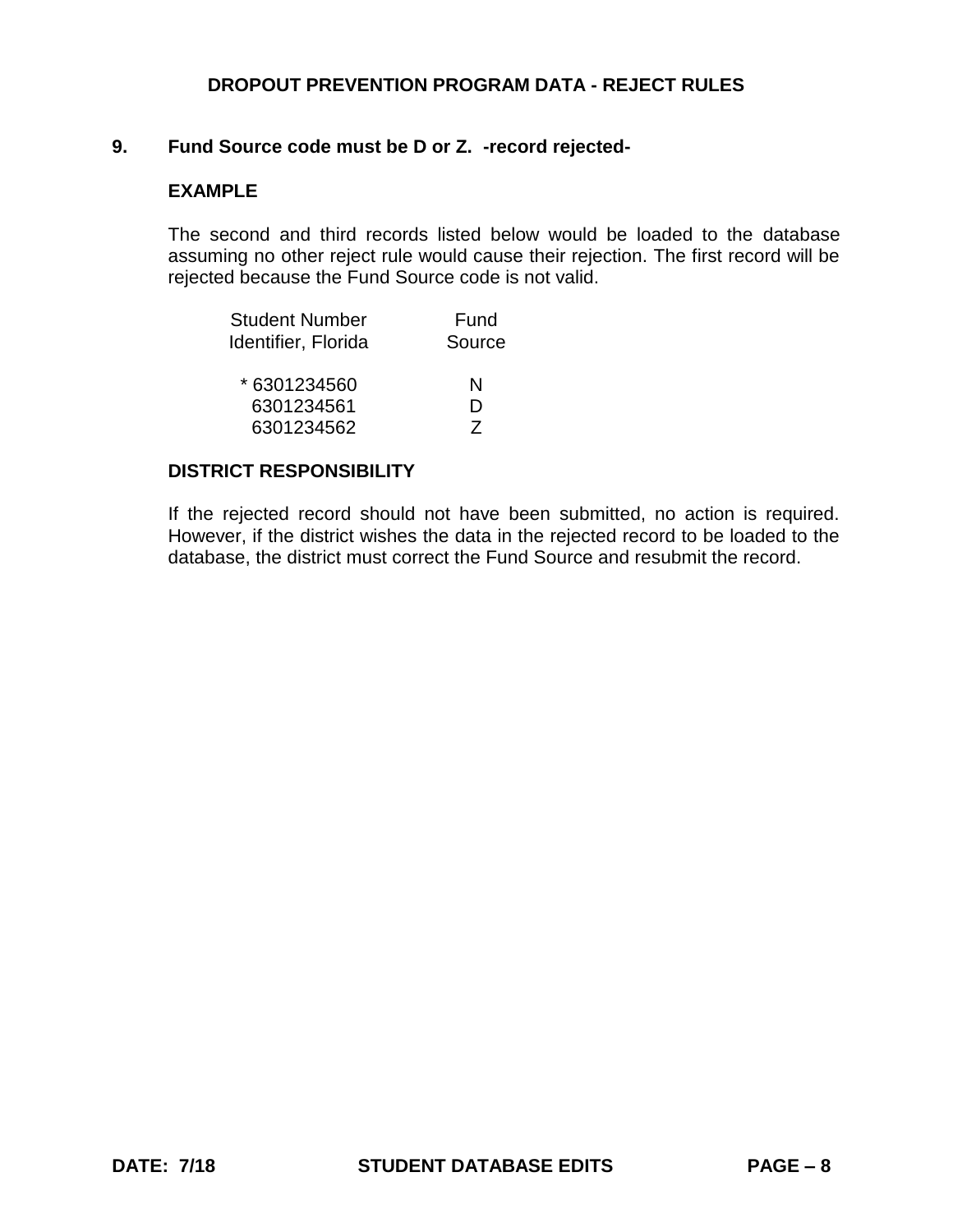# **10. Progress Level - Math code must be C, D, F, G, H, or Z. -record rejected-**

## **EXAMPLE**

The second and third records listed below would be loaded to the database assuming no other reject rule would cause their rejection. The first record will be rejected because the Progress Level - Math code is not valid.

| <b>Student Number</b> | Progress Level - |
|-----------------------|------------------|
| Identifier, Florida   | Math             |
| *6301237890           | S                |
| 6301298761            | 7                |
| 6301212362            |                  |

#### **DISTRICT RESPONSIBILITY**

If the rejected record should not have been submitted, no action is required. However, if the district wishes the data in the rejected record to be loaded to the database, the district must correct the Progress Level – Math code and resubmit the record.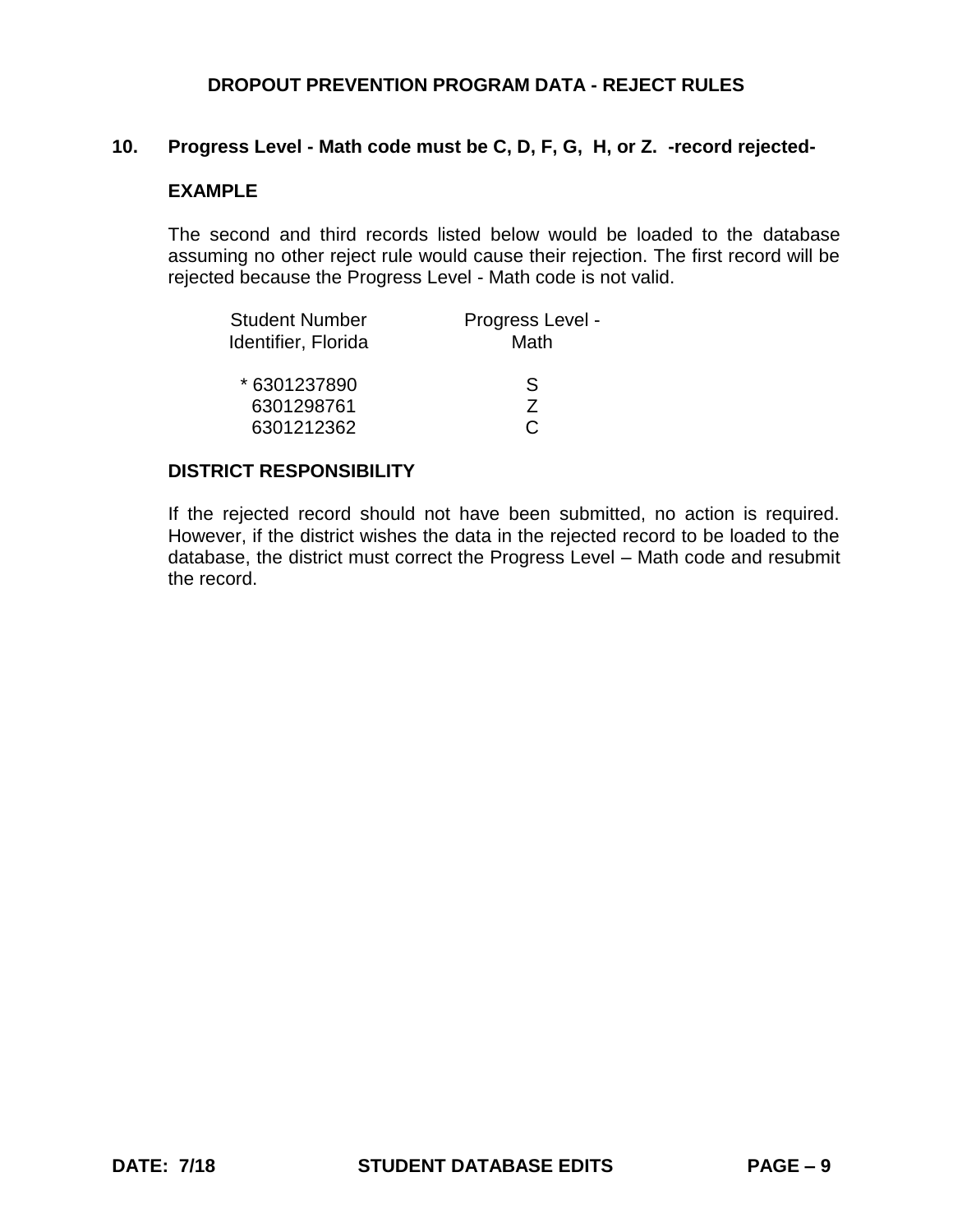### **12. Progress Level - Reading code must be C, D, F, G, H or Z. -record rejected-**

## **EXAMPLE**

The second and third records listed below would be loaded to the database assuming no other reject rule would cause their rejection. The first record will be rejected because the Progress Level - Reading code is not valid.

| <b>Student Number</b> | Progress Level - |
|-----------------------|------------------|
| Identifier, Florida   | Reading          |
| * 6301234560          | N                |
| 6301234561            |                  |
| 6301234562            |                  |

#### **DISTRICT RESPONSIBILITY**

If the rejected record should not have been submitted, no action is required. However, if the district wishes the data in the rejected record to be loaded to the database, the district must correct the Progress Level – Reading code and resubmit the record.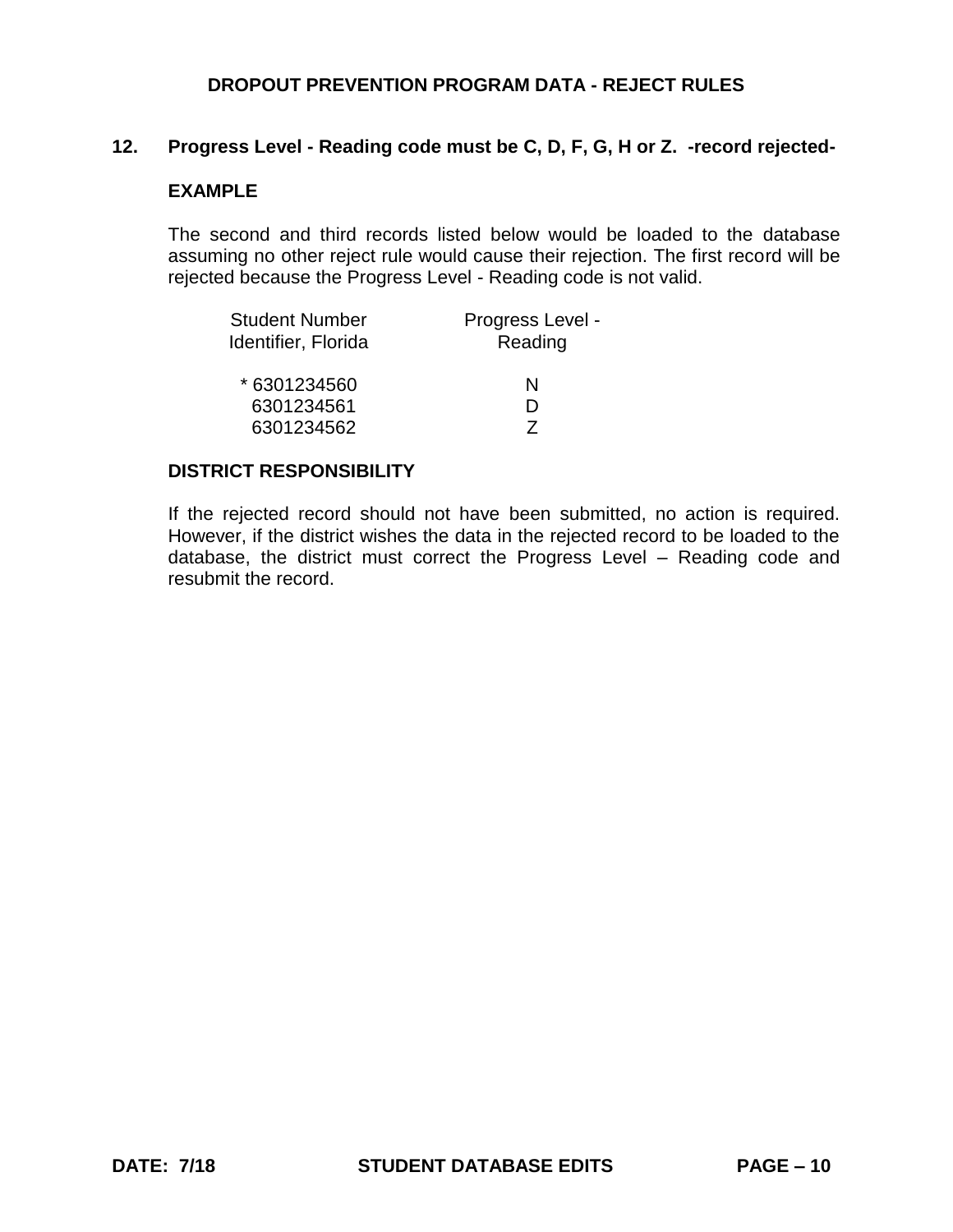**15. If Term equal S, then Dropout Prevention – Length of Program Participation must be numeric, equal to or greater than zero and equal to or less than 70. record rejected-**

### **EXAMPLE**

The first two records listed below would be loaded to the database assuming no other reject rule would cause their rejection. The third record would be rejected because the Dropout Prevention – Length of Program Participation is greater than 70.

|                     | <b>Dropout</b>        |                         |
|---------------------|-----------------------|-------------------------|
|                     | Length of             |                         |
|                     |                       |                         |
| Identifier, Florida | Participation         | Term                    |
| 123456789X          | 070                   | S                       |
| 123456790X          | 000                   | S                       |
| 123456791X          | 090                   | S                       |
|                     | <b>Student Number</b> | Prevention -<br>Program |

#### **DISTRICT RESPONSIBILITY**

If the rejected record should not have been submitted, no action is required. However, if the district wishes the data in the rejected record to be loaded to the database, the district must correct the Dropout Prevention – Length of Program Participation and resubmit the record.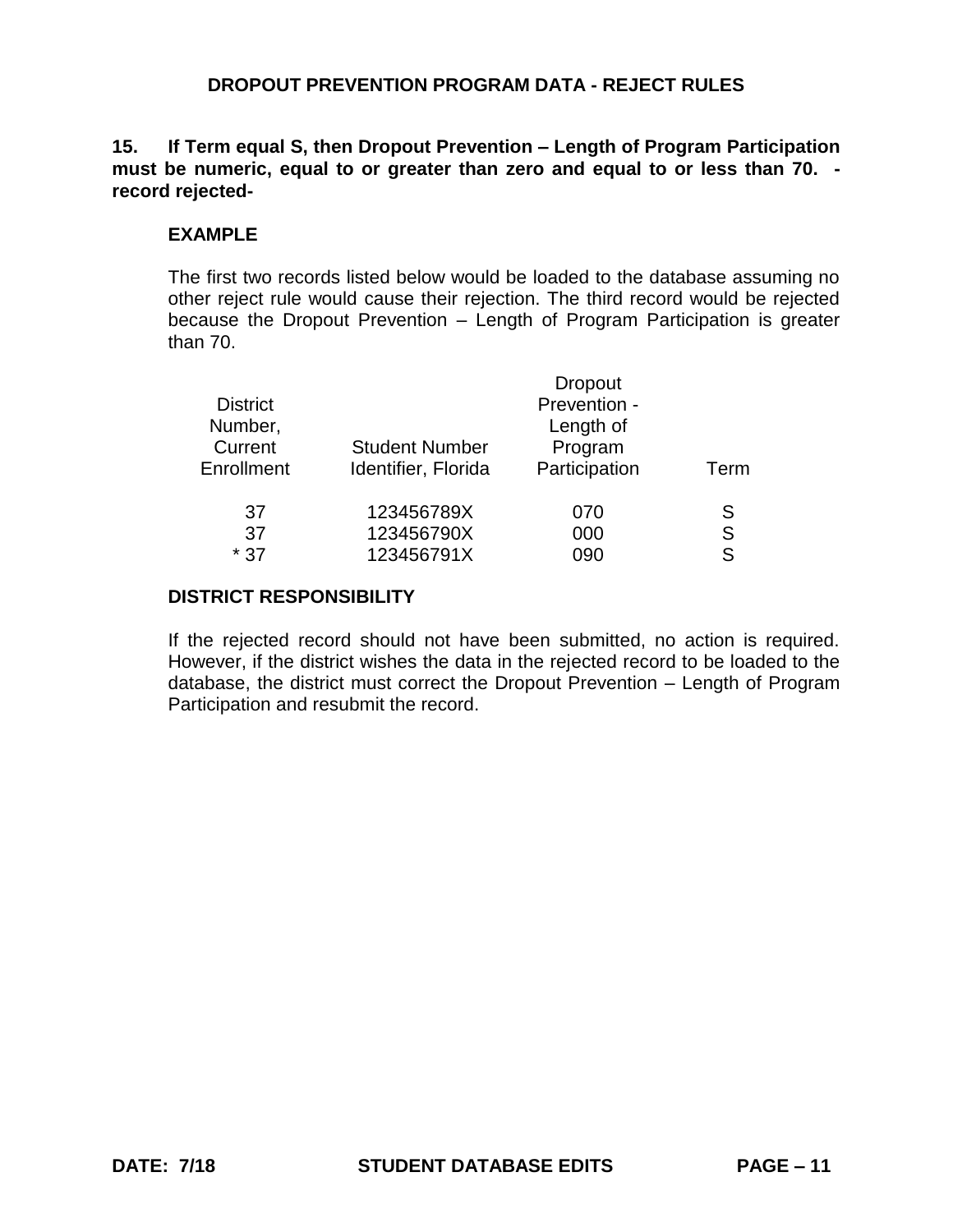**16. Dropout Prevention Program Withdrawal Date must be numeric, a valid date, greater than or equal to 07/01/\*\*\*\* and less than or equal to 08/31/\*\*\*\*. -record rejected-**

**Note: Dates will vary depending upon the districts' school calendars.**

## **EXAMPLE**

The first two records listed below would be loaded to the database assuming no other reject rule would cause their rejection. The Dropout Prevention Program Withdrawal Date in the third record would cause the record to be rejected because it is not within the specified range.

|                |        |        | <b>Dropout</b> | Dropout    |
|----------------|--------|--------|----------------|------------|
| <b>Student</b> |        |        | Prevention/    | Prevention |
| Number         | Survey |        | Juvenile       | Program    |
| Identifier,    | Period | School | Justice        | Withdrawal |
| Florida        | Code   | Year   | Programs       | Date       |
|                |        |        |                |            |
| 123456789X     | 5      | ****   | U              | 05302008   |
| 123456790X     | 5      | ****   | т              | 12022007   |
| *223456789X    | 5      | ****   |                | 09012001   |

\*\*\*\* = Valid fiscal year for data submission.

## **DISTRICT RESPONSIBILITY**

If the rejected record should not have been submitted, no action is required. However, if the district wishes the data in the rejected record to be loaded to the database, the district must correct the Dropout Prevention Program Withdrawal Date and resubmit the record.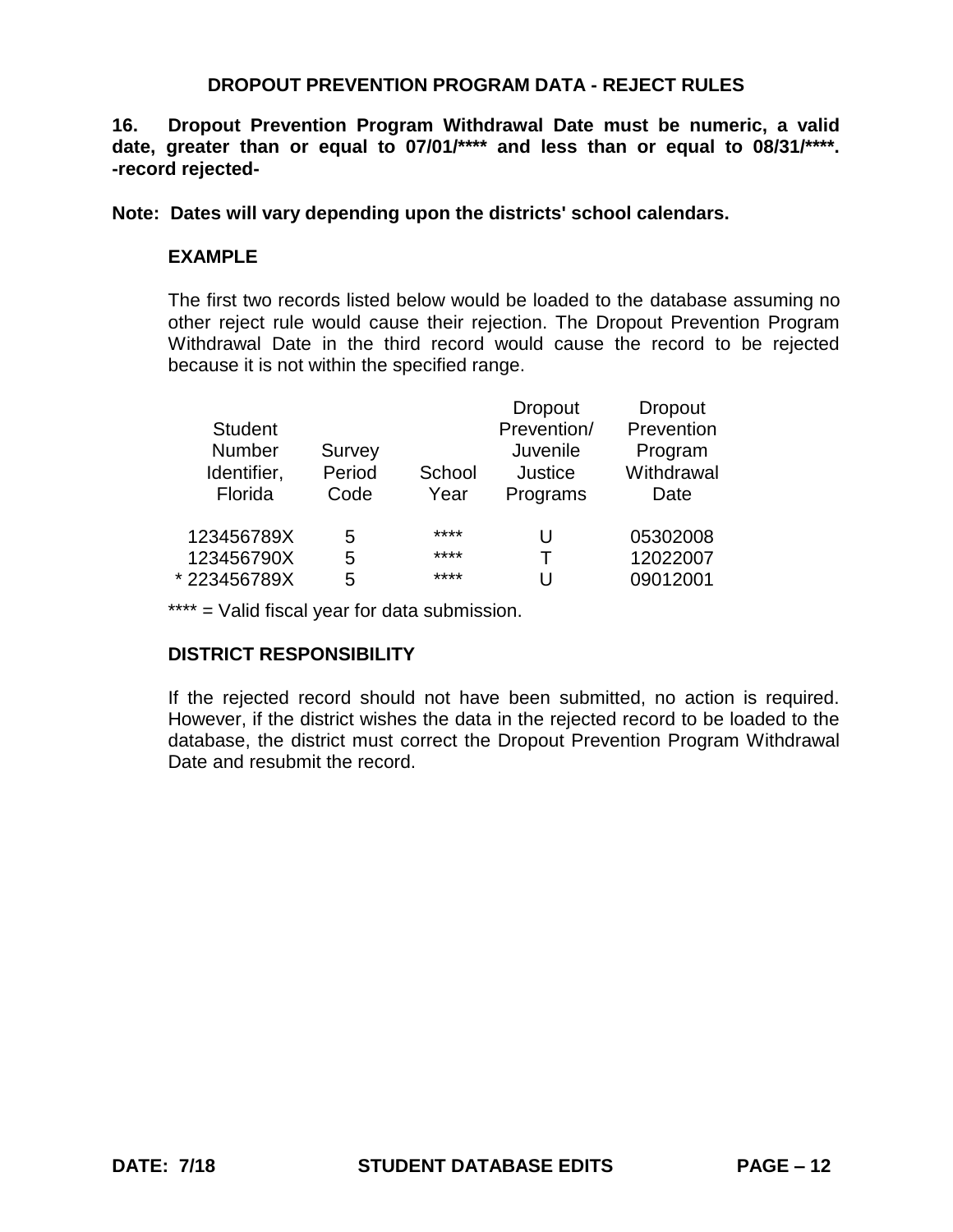**21. The Transaction Code must be A, C or D. For the original transmission, only A is valid. For subsequent batch/update submissions, if A is specified then the record must not already exist on the database; if C or D is specified then the record must exist on the database. -record rejected-**

# **EXAMPLE**

For all original transmissions, the Transaction Code must be "A". An original transaction is the first submission of a record during a survey period. After original transmission of records, changes to the record for elements other than the key elements must be done with a "C" as the Transaction Code. To delete a record, the Transaction Code must be a "D". To change key elements in a batch transaction, the record must FIRST be deleted with a "D" and then added with an "A". Records with an incorrect Transaction Code would be rejected.

## **DISTRICT RESPONSIBILITY**

If the rejected records should not have been submitted, no action is required. However, if the district wishes the data in the rejected records to be loaded to the database, the district must correct the Transaction Code and resubmit the records.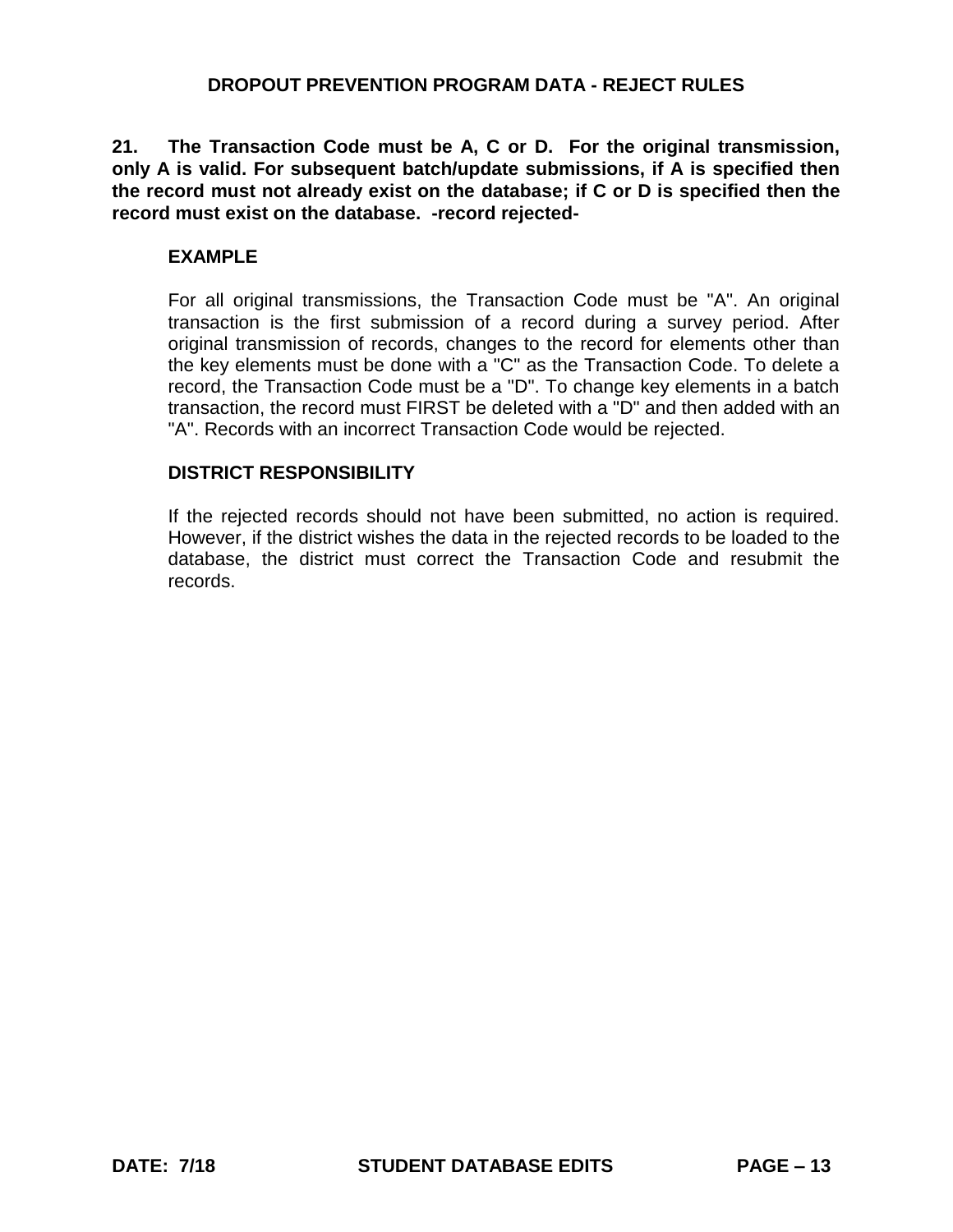### **23. Dropout Prevention Program Withdrawal Date must be greater than or equal to Dropout Prevention Program Enrollment Date. -record rejected-**

## **EXAMPLE**

The first two records listed below would be loaded to the database assuming no other reject rule would cause their rejection. The third record would be rejected because the Dropout Prevention Program Withdrawal Date is less than the Dropout Prevention Program Enrollment Date.

| <b>Student Number</b> | <b>Dropout Prevention</b> | <b>Dropout Prevention</b> |
|-----------------------|---------------------------|---------------------------|
| Identifier,           | <b>Program Enrollment</b> | Program Withdrawal        |
| Florida               | Date                      | Date                      |
| 123456789X            | 0904****                  | $1207***$                 |
| 123456790X            | $0120***$                 | 0312****                  |
| *123456791X           | 0407****                  | $0114***$                 |

\*\*\*\* = Valid fiscal year for data submission.

## **DISTRICT RESPONSIBILITY**

If the rejected record should not have been submitted, no action is required. However, if the district wishes the data in the rejected record to be loaded to the database, the district must correct the Dropout Prevention Program Enrollment Date and/or the Dropout Prevention Program Withdrawal Date and resubmit the record.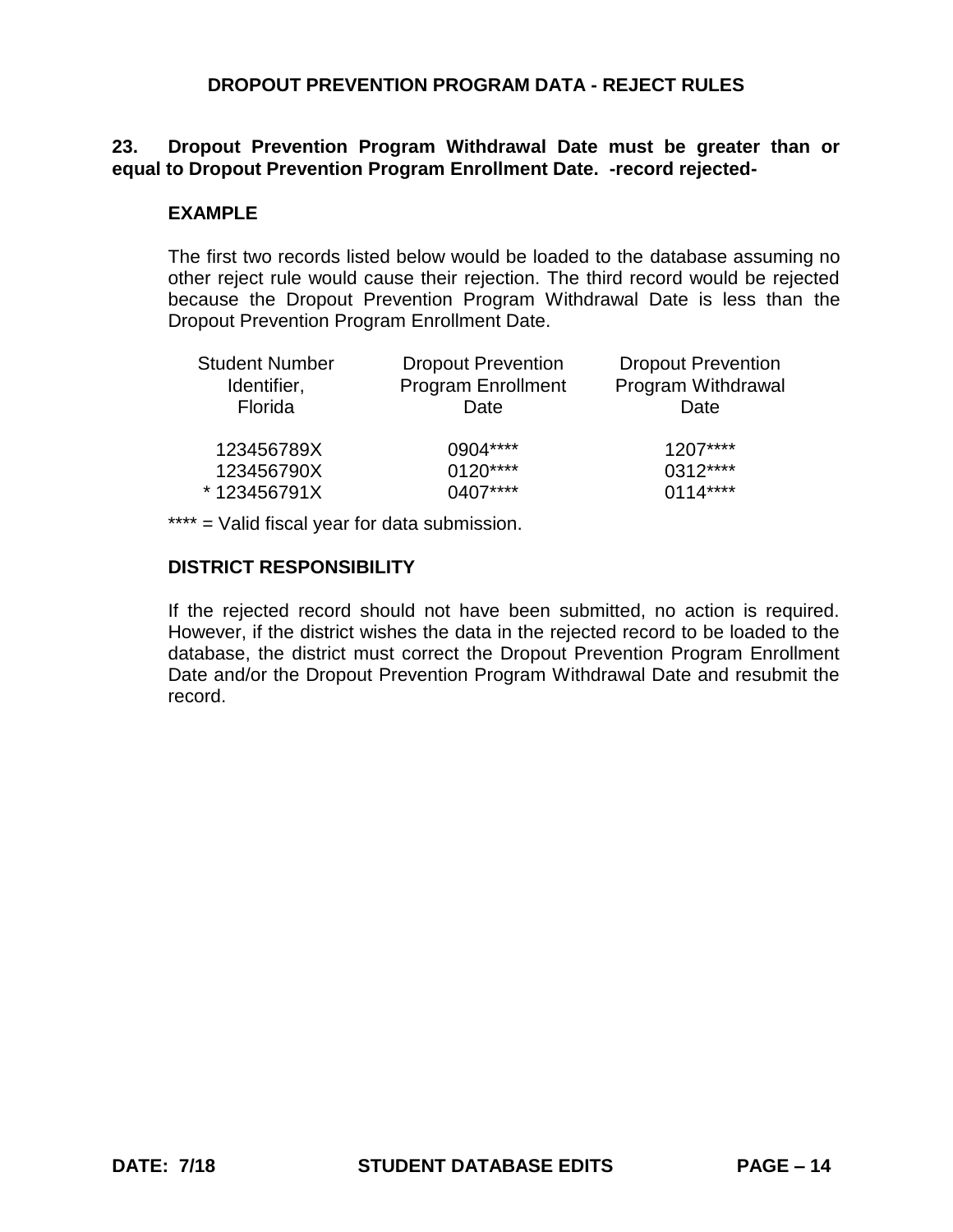**24. District Number, Current Instruction/Service must be numeric and in the range 01–68 or 71-75 and must be correct for the district submitting the data. -record rejected-**

#### **EXAMPLE**

The first two records listed below would be loaded to the database assuming no other reject rule would cause their rejection. The third record would be rejected since the District Number, Current Instruction/Service is not in the appropriate range.

| School Number,              |                       |
|-----------------------------|-----------------------|
| <b>Current Instruction/</b> | <b>Student Number</b> |
| Service                     | Identifier, Florida   |
| 0021                        | 012345677X            |
| 0021                        | 012345678X            |
| 0021                        | 012345679X            |
|                             |                       |

#### **DISTRICT RESPONSIBILITY**

If the rejected record should not have been submitted, no action is required. However, if the district wishes the data in the rejected record to be loaded to the database, the district must correct the District Number, Current Instruction/Service and resubmit the record.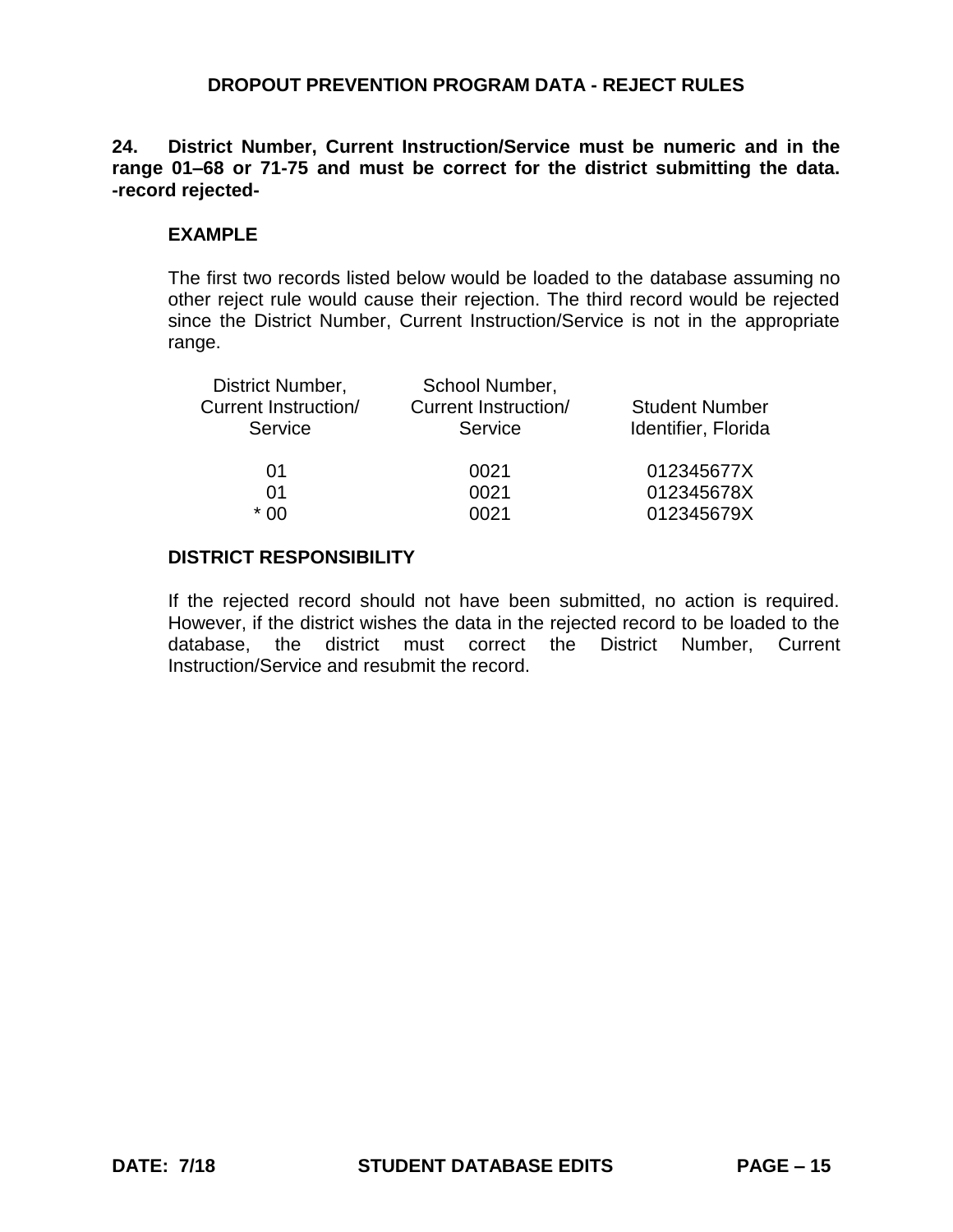**25. The School Number, Current Instruction/Service must be alphanumeric and in the range 0001-9899, excluding 9001, or it may be 9992, 9993, 9994 or 9995. -record rejected-**

# **EXAMPLE**

The first record would be loaded to the database assuming no other reject rule would cause its rejection. The second, third and fourth records would be rejected because the School Number, Current Instruction/Service are invalid.

| <b>Student Number</b> |
|-----------------------|
|                       |
| Identifier, Florida   |
| 012345675X            |
| 012345678X            |
| 012345677X            |
| 012345676X            |
|                       |

## **DISTRICT RESPONSIBILITY**

If the rejected records should not have been submitted, no action is required. However, if the district wishes the data in the rejected records to be loaded to the database, the district must correct the School Number, Current Instruction/Service and resubmit the records.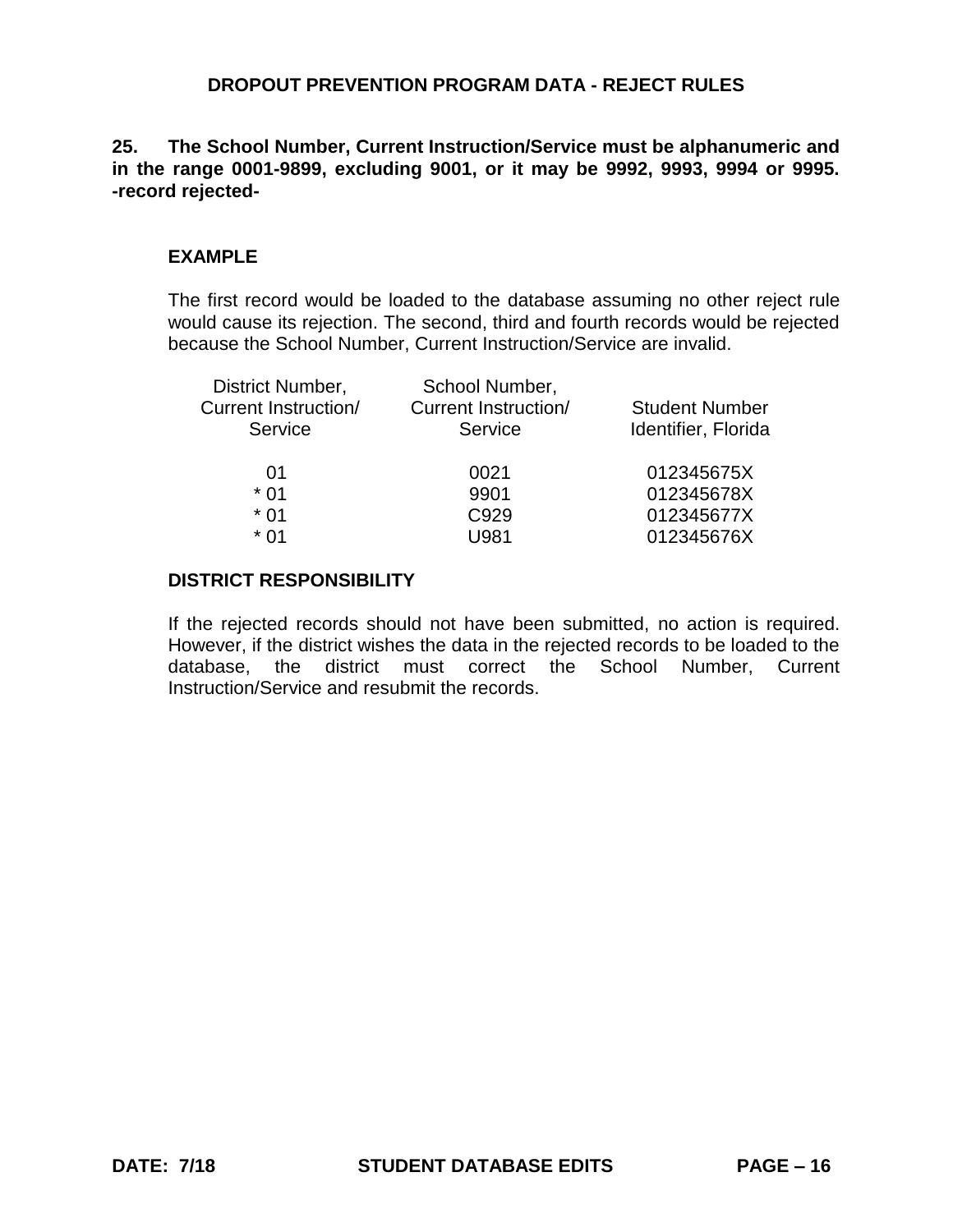#### **26. Term must be 3 or S. -record rejected-**

## **EXAMPLE**

The first record listed below would be loaded to the database assuming no other reject rule would cause its rejection. The second record would be rejected because the Term is invalid.

| Student Number<br>Identifier, Florida | Term |
|---------------------------------------|------|
| 123456789X                            | S.   |
| *123456790X                           |      |

#### **DISTRICT RESPONSIBILITY**

If the rejected record should not have been submitted, no action is required. However, if the district wishes the data in the rejected record to be loaded to the database, the district must correct the Term and resubmit the record.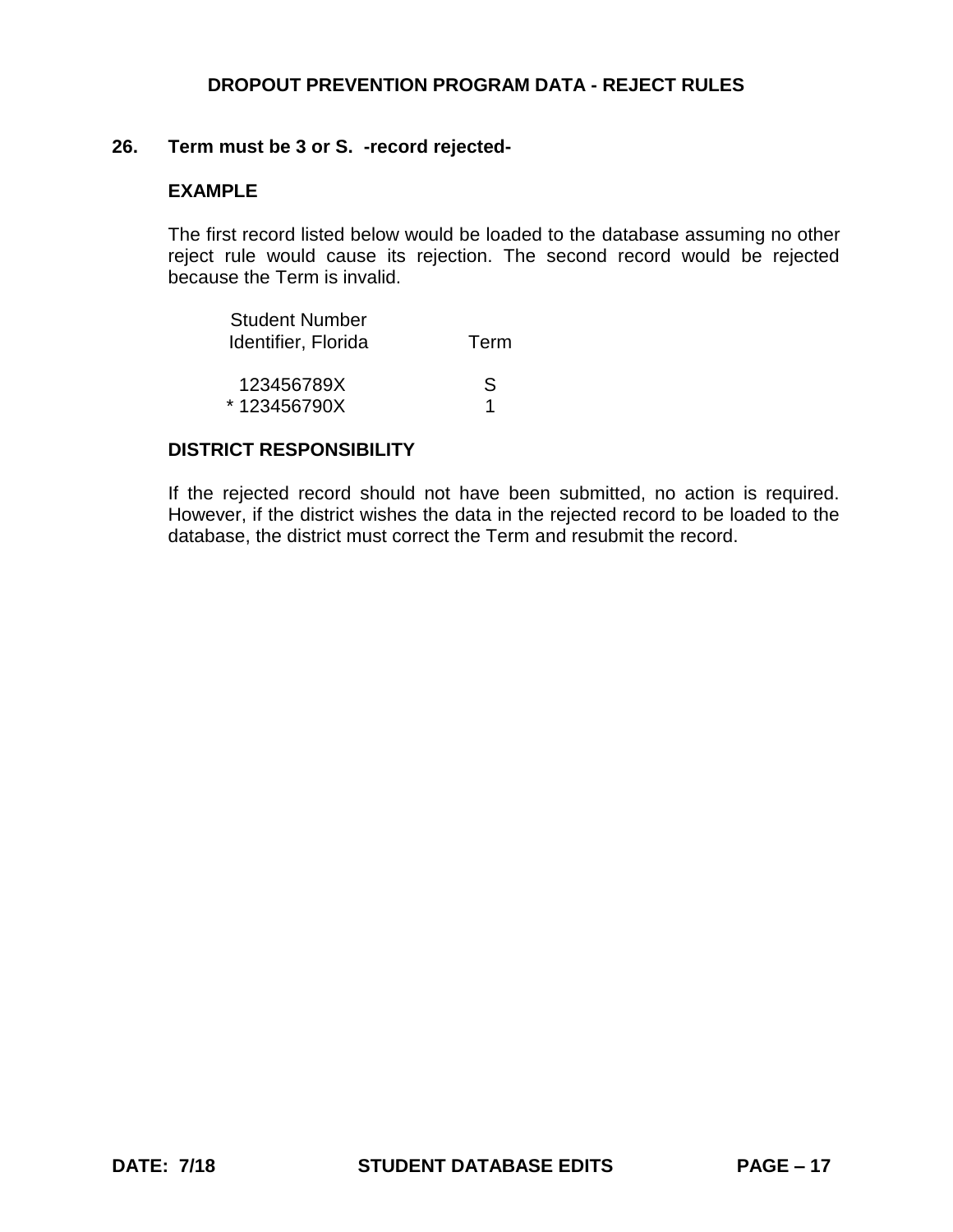**27. If School Number, Current Enrollment is not 9992, 9993, 9994 or 9995, then the School Number, Current Enrollment must exist on the Master School Identification File as a valid active school number for the District Number, Current Enrollment. -record rejected-**

#### **EXAMPLE**

The first record listed below would be loaded to the database assuming no other reject rule would cause its rejection. Records two, three and four would be rejected because the School Number, Current Enrollment in each case is not on the Master School Identification File as a valid active number for the District Number, Current Enrollment.

| District Number,          | School Number,               |
|---------------------------|------------------------------|
| <b>Current Enrollment</b> | <b>Current Enrollment</b>    |
| 37<br>* በ1<br>* በ6        | 0021<br>8311<br>0001<br>0085 |

### **DISTRICT RESPONSIBILITY**

If the rejected records should not have been submitted, no action is required. However, if the district wishes the data in the rejected records to be loaded to the database, the district must correct the School Number, Current Enrollment and resubmit the records.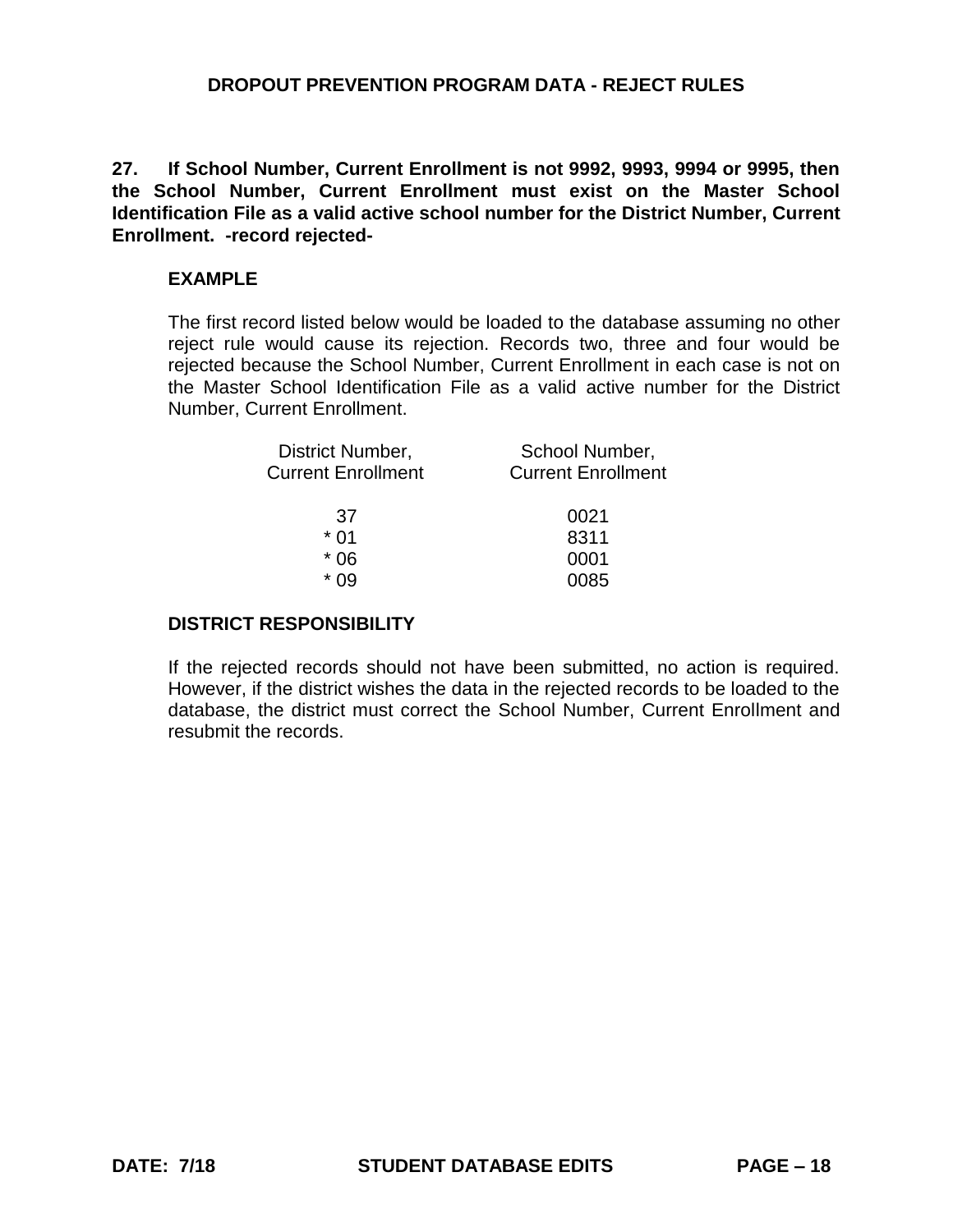**28. If School Number, Current Instruction/Service is not 9992, 9993, 9994 or 9995, then it must exist on the Master School Identification File as a valid active school in the district of instruction. -record rejected-**

### **EXAMPLE**

The fourth and fifth records listed below would be loaded to the database assuming no other reject rule would cause their rejection. Records one, two and three would be rejected because the School Number, Current Instruction/Service do not exist on the Master School Identification File as valid active school numbers in the district of instruction.

| District Number,     | School Number,              |
|----------------------|-----------------------------|
| Current Instruction/ | <b>Current Instruction/</b> |
| Service              | Service                     |
| * 09                 | 8131                        |
| $*13$                | 0021                        |
| $*15$                | C999                        |
| 57                   | 0051                        |
| 63                   | 0031                        |
|                      |                             |

## **DISTRICT RESPONSIBILITY**

If the rejected records should not have been submitted, no action is required. However, if the district wishes the data in the rejected records to be loaded to the database, the district must correct the School Number, Current Instruction/Service and resubmit the records.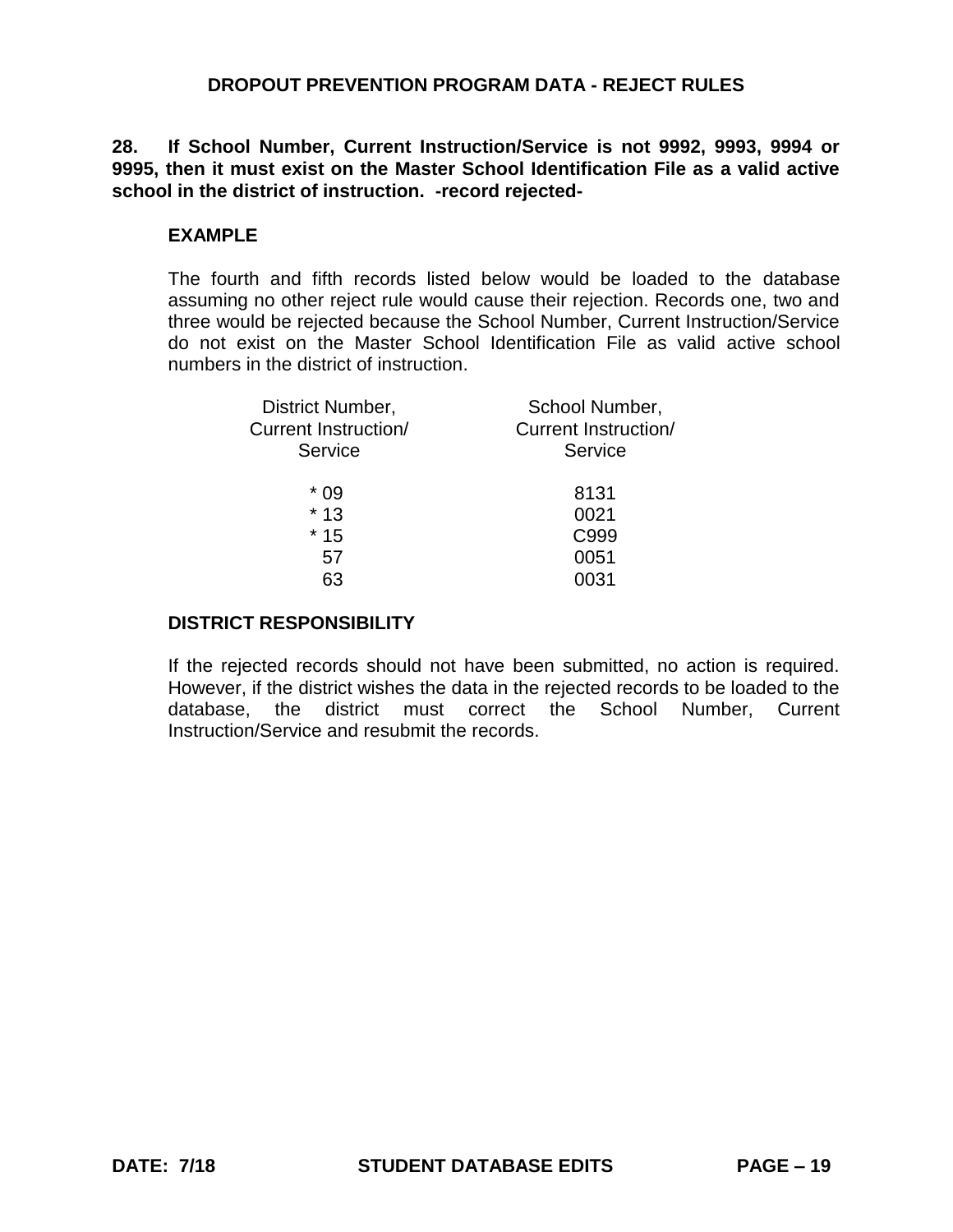**29. Each Dropout Prevention Program Data record must be unique based on the keys of Student Number Identifier, Florida; Survey Period Code; School Year; Dropout Prevention/Juvenile Justice Programs; District Number, Current Instruction/Service; School Number, Current Instruction/Service; and Term. -first record accepted, all other duplicate records rejected-**

# **EXAMPLE**

The first, third and fourth records listed below would be loaded to the database assuming no other reject rule would cause their rejection. The second and fifth records would be rejected since they are duplicates (same Student Number Identifier, Florida) of the first and fourth records, respectively.

| School       |                |                          |        | Dropout     |        |
|--------------|----------------|--------------------------|--------|-------------|--------|
| Number,      | <b>Student</b> |                          |        | Prevention/ |        |
| Current      | <b>Number</b>  | Survey                   |        | Juvenile    |        |
| Instruction/ | Identifier,    | Period                   |        | Justice     | School |
| Service      | Florida        | Code                     | Term   | Programs    | Year   |
|              |                |                          |        |             | ****   |
|              |                |                          |        |             |        |
|              |                |                          |        | U           | ****   |
| 0021         | 022345676X     | 5                        | S      | P           | ****   |
| 0021         | 032345679X     | 5                        | 3      | D           | ****   |
| 0021         | 032345679X     | 5                        | 3      |             | ****   |
|              | 0021<br>0021   | 012345678X<br>012345678X | 5<br>5 | 3<br>3      | U      |

\*\*\*\* = Valid fiscal year for data submission.

# **DISTRICT RESPONSIBILITY**

If the records loaded to the database are correct, no action is required. However, if the district wishes the rejected records to be loaded to the database, the district must delete any invalid records, correct any rejected records if necessary and resubmit the records.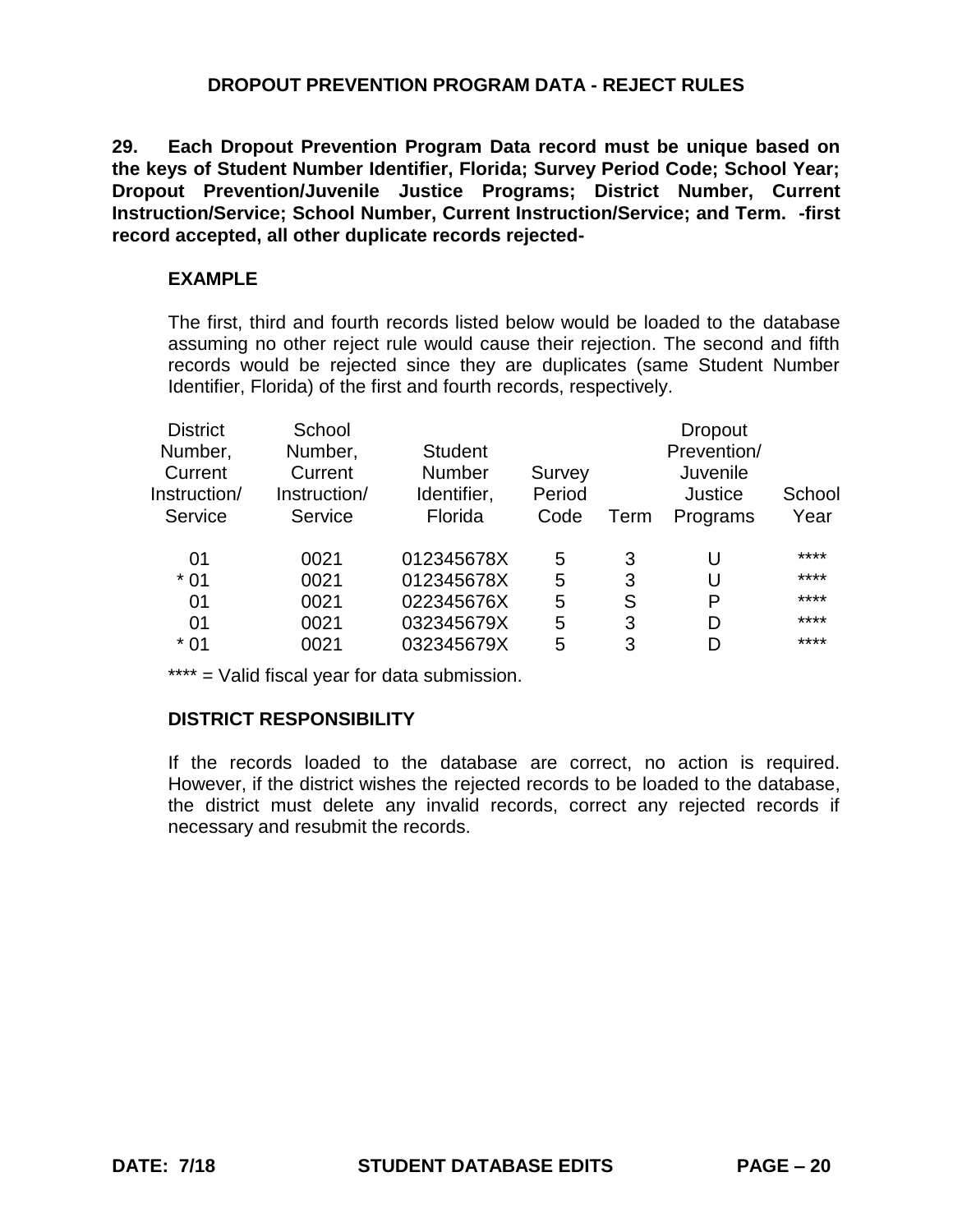**35. The Student Number Identifier, Local may be any combination of letters, numbers and blanks. (All blanks are allowable.) It must be left-justified with trailing blanks. -record rejected-**

#### **EXAMPLE**

The first three records listed below would be loaded to the database assuming no other edit would cause their rejection. The fourth record would be rejected because the Student Number Identifier, Local contains a symbol (@). The fifth record would be rejected because it is right-justified rather than left-justified.

| <b>District</b> | <b>Student</b> |  |  |
|-----------------|----------------|--|--|
| Number,         | Number         |  |  |
| Current         | Identifier,    |  |  |
| Enrollment      | Local          |  |  |
|                 |                |  |  |
| 01              | 0123456789     |  |  |
| 01              | ABC123DEF9     |  |  |
| 01              | 3001 28K       |  |  |
| 01              | 2121@xyz       |  |  |
|                 | 123456         |  |  |
|                 |                |  |  |

#### **DISTRICT RESPONSIBILITY**

If the rejected record should not have been submitted, no action is required. However, if the district wishes the data in the rejected record to be loaded to the database, the district must correct the Student Number Identifier, Local and resubmit the record.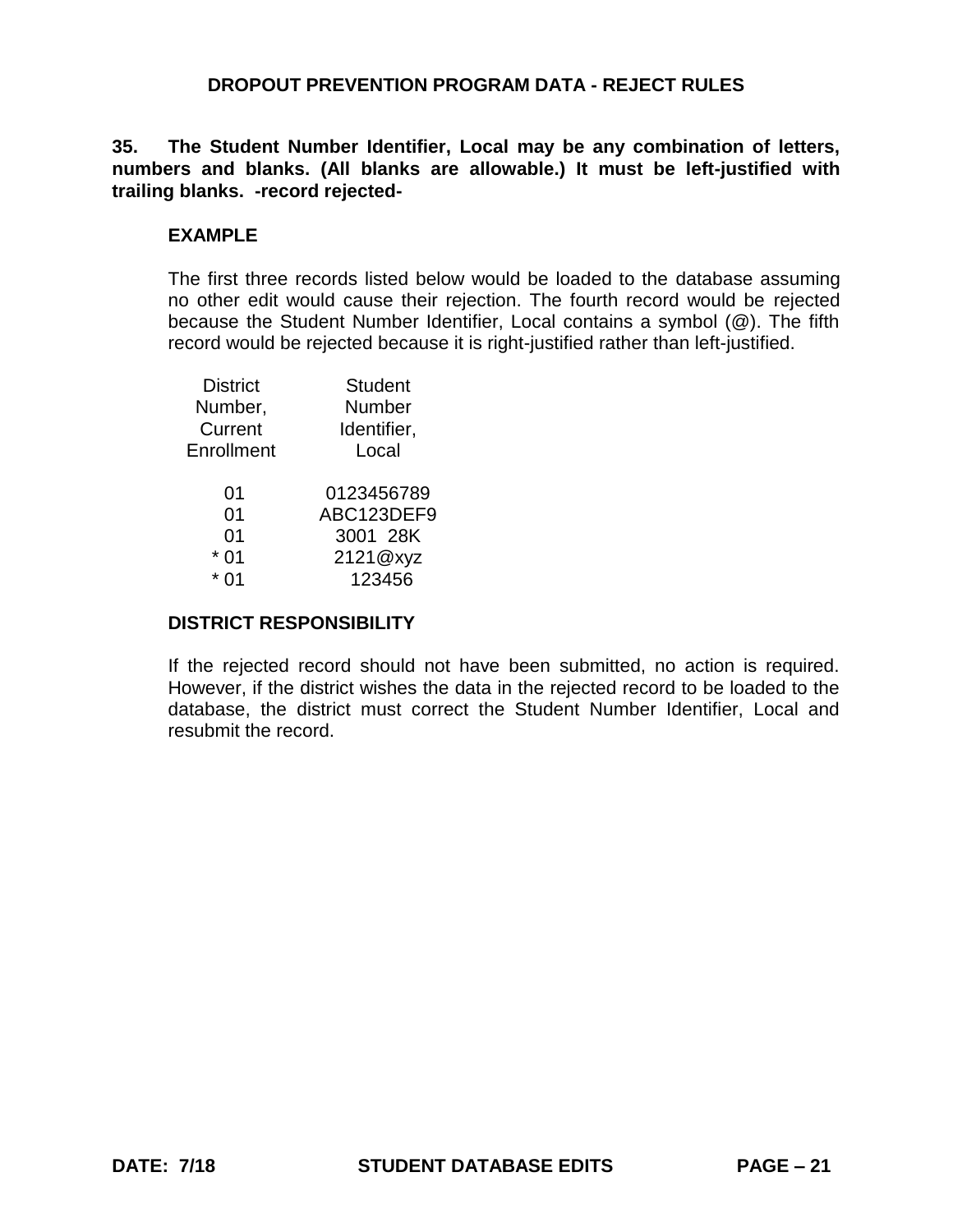#### **37. Pretest Outcome - Math code must be A, B or Z. -record rejected-**

## **EXAMPLE**

The second and third records listed below would be loaded to the database assuming no other reject rule would cause their rejection. The first record will be rejected because the Pretest Outcome - Math code is not valid.

| <b>Student Number</b> | Pretest Outcome - |
|-----------------------|-------------------|
| Identifier, Florida   | Math              |
| *6301237890           | S                 |
| 6301298761            | 7                 |
| 6301212362            | Д                 |

#### **DISTRICT RESPONSIBILITY**

If the rejected record should not have been submitted, no action is required. However, if the district wishes the data in the rejected record to be loaded to the database, the district must correct the Pretest Outcome – Math code and resubmit the record.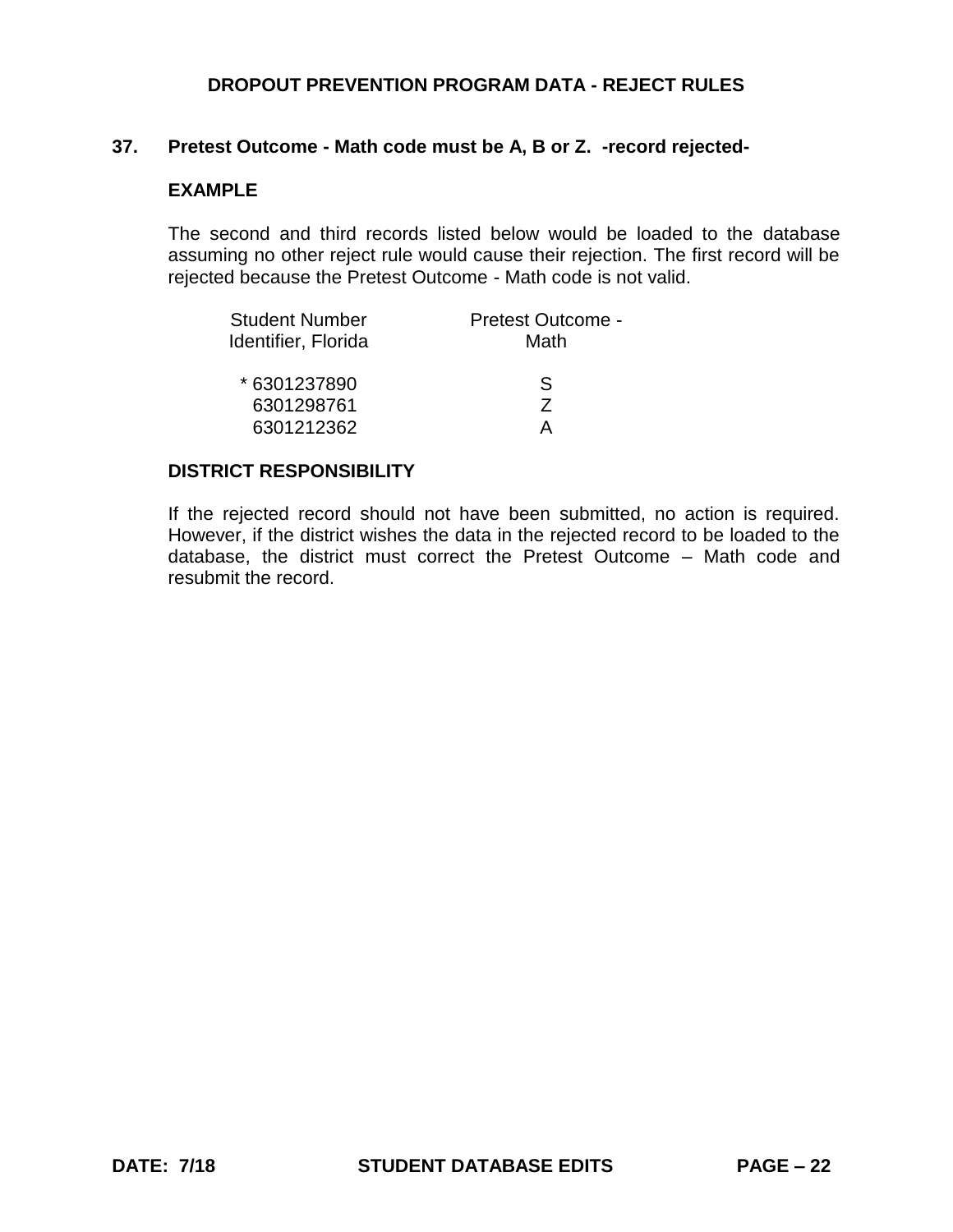#### **38. Pretest Outcome - Reading code must be A, B or Z. -record rejected-**

## **EXAMPLE**

The second and third records listed below would be loaded to the database assuming no other reject rule would cause their rejection. The first record will be rejected because the Pretest Outcome - Reading code is not valid.

| <b>Student Number</b> | Pretest Outcome - |
|-----------------------|-------------------|
| Identifier, Florida   | Math              |
| *6301237890           | н                 |
| 6301298761            | 7                 |
| 6301212362            | R                 |

#### **DISTRICT RESPONSIBILITY**

If the rejected record should not have been submitted, no action is required. However, if the district wishes the data in the rejected record to be loaded to the database, the district must correct the Pretest Outcome – Reading code and resubmit the record.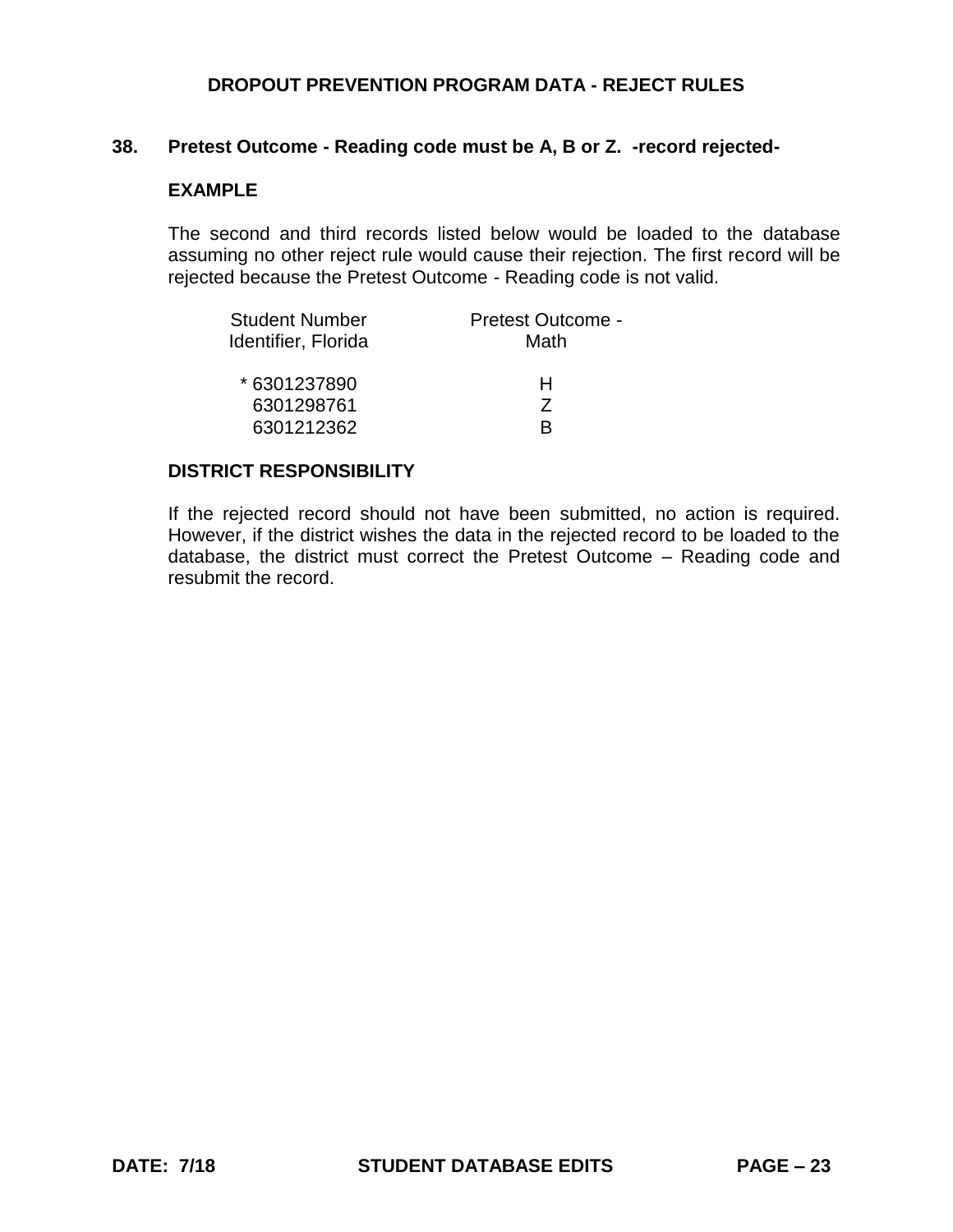**39. If Term equal 3, then Dropout Prevention – Length of Program Participation must be numeric, equal to or greater than zero and equal to or less than 180. record rejected-**

# **EXAMPLE**

The first two records listed below would be loaded to the database assuming no other reject rule would cause their rejection. The third record would be rejected because the Dropout Prevention – Length of Program Participation is greater than 180.

| <b>District</b><br>Number, |                       | <b>Dropout</b><br>Prevention -<br>Length of |      |
|----------------------------|-----------------------|---------------------------------------------|------|
| Current                    | <b>Student Number</b> | Program                                     | Term |
| Enrollment                 | Identifier, Florida   | Participation                               |      |
| 37                         | 123456789X            | 090                                         | 3    |
| 37                         | 123456790X            | 000                                         | 3    |
| $*37$                      | 123456791X            | 250                                         | 3    |

# **DISTRICT RESPONSIBILITY**

If the rejected record should not have been submitted, no action is required. However, if the district wishes the data in the rejected record to be loaded to the database, the district must correct the Dropout Prevention – Length of Program Participation and resubmit the record.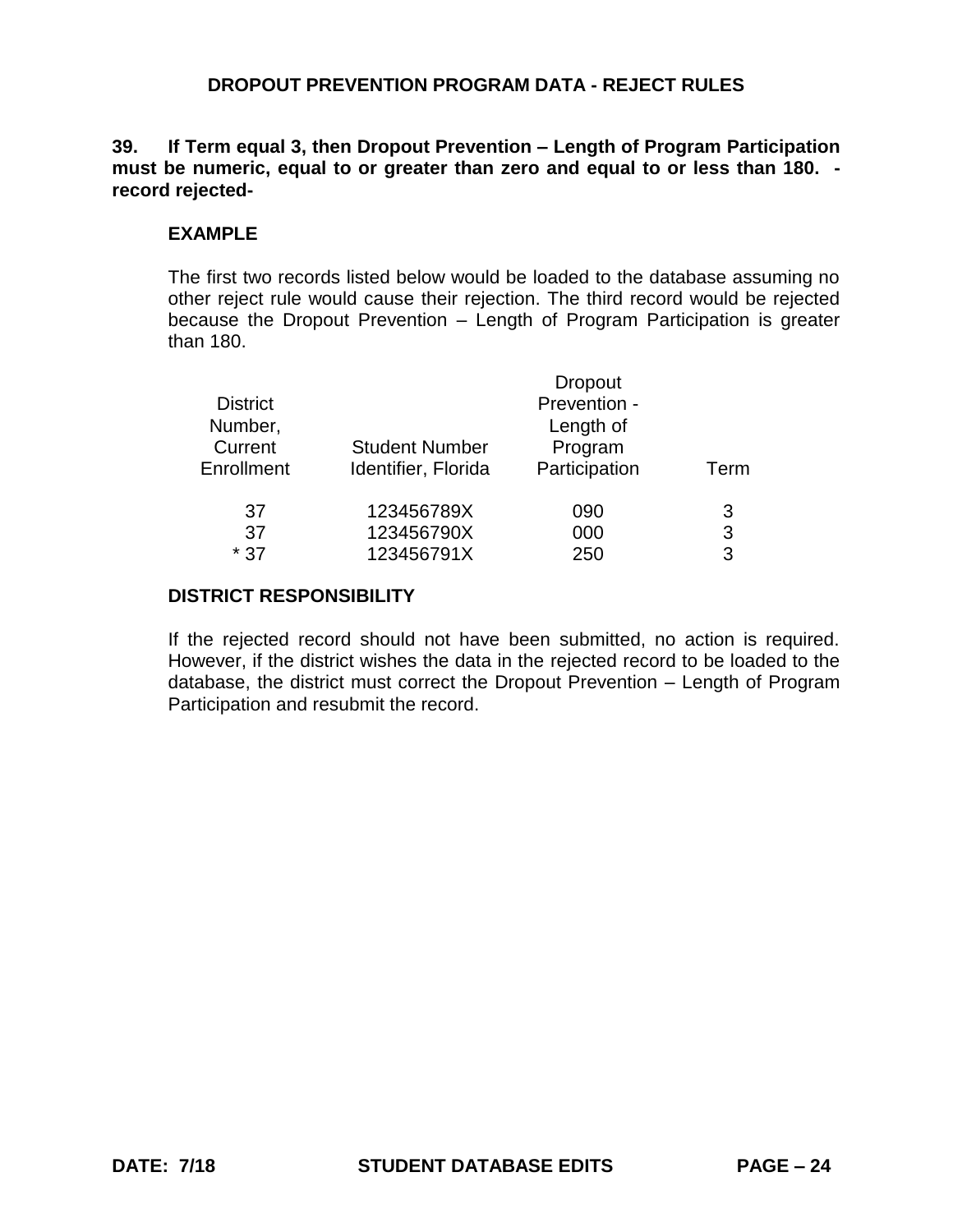**40. Florida Education Identifier (FLEID) is alphanumeric and must be entered as "FL" in the first 2 positions followed by twelve numeric digits. No blanks, spaces or all zeros for the twelve numeric digits are allowable. -record rejected-**

#### **EXAMPLE**

The first two records listed below would be loaded to the database assuming no other reject rule would cause their rejection. The third record would be rejected because the Florida Education Identifier (FLEID) is not a valid FLEID.

| <b>Student Number</b><br>Identifier, Florida | <b>Florida Education</b><br><b>Identifier</b> |
|----------------------------------------------|-----------------------------------------------|
| 012345677X                                   | FL340945895734                                |
| 012345678X                                   | FL004583948567                                |
| 012345679X                                   | FL000000000000                                |
|                                              |                                               |

#### **DISTRICT RESPONSIBILITY**

If the rejected record should not have been submitted, no action is required. However, if the district wishes the data in the rejected record to be loaded to the database, the district must correct the Florida Education Identifier and resubmit the record for processing.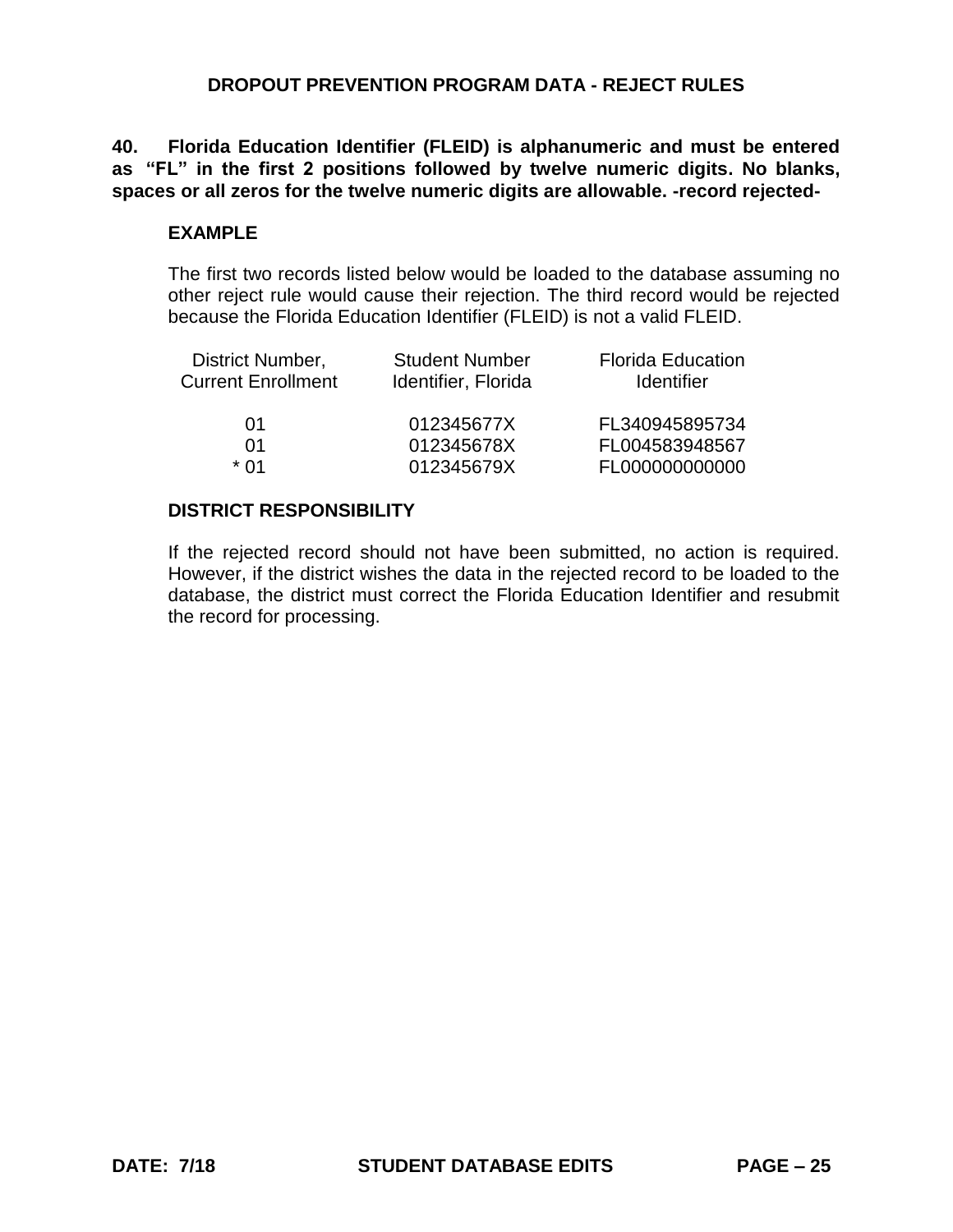### **DROPOUT PREVENTION PROGRAM DATA - VALIDATION RULES**

**50. Each Dropout Prevention Program Data record must have a matching Student Demographic record based on District Number, Current Instruction/Service; Student Number Identifier, Florida; Survey Period Code; and School Year. -state validation 3-**

#### **EXAMPLE**

The Dropout Prevention Program Data record listed below does not have a matching Student Demographic record. Therefore, an error message is generated

*Dropout Prevention Program Data*

| <b>District</b><br>Number,<br>Current<br>Instruction/<br>Service | <b>Student</b><br><b>Number</b><br>Identifier,<br>Florida | Survey<br>Period<br>Code | School<br>Year |
|------------------------------------------------------------------|-----------------------------------------------------------|--------------------------|----------------|
| * በ1                                                             | 012345678X                                                | 5                        | ****           |

\*\*\*\* = Valid fiscal year for data submission.

## **DISTRICT RESPONSIBILITY**

The district must delete the Dropout Prevention Program Data record or add a Student Demographic record to match the above key fields.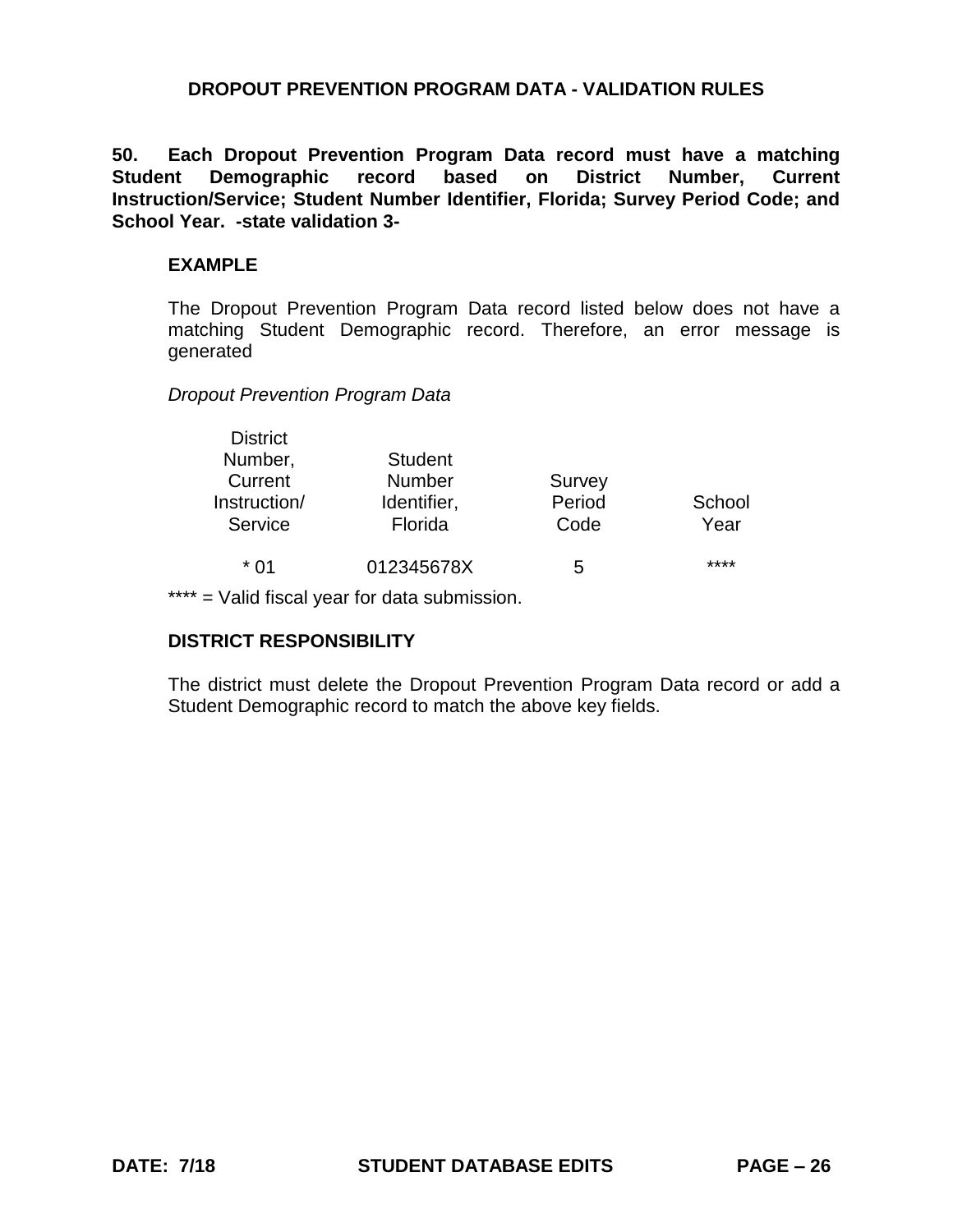# **DROPOUT PREVENTION PROGRAM DATA - VALIDATION RULES**

# **51. If Dropout Prevention/Juvenile Justice Programs is D then Grade Level may not equal PK or KG. -state validation-**

### **EXAMPLE**

The Dropout Prevention Program record listed below which is marked with an asterisk would cause a message to be generated because the correct relationship does not exist between Dropout Prevention/Juvenile Justice Programs and Grade Level.

#### *Dropout Prevention Program records*

| <b>District</b> | <b>Student</b> | School     |        |        | <b>Dropout</b>   |
|-----------------|----------------|------------|--------|--------|------------------|
| Number,         | <b>Number</b>  | Number,    | Survey |        | Prevention       |
| Current         | Identifier,    | Current    | Period | Fiscal | Juvenile Justice |
| Enrollment      | Florida        | Enrollment | Code   | Year   | Program          |
| $*01$           | 019876545X     | 0021       | 5      | ****   | D                |
| 01              | 429876546X     | 0021       | 5      | ****   | D                |

#### *Student Demographic Information records*

| <b>District</b> | <b>Student</b> | School     |        |      |       |
|-----------------|----------------|------------|--------|------|-------|
| <b>Number</b>   | <b>Number</b>  | Number,    | Survey |      |       |
| Current         | Identifier,    | Current    | Period |      | Grade |
| Enrollment      | Florida        | Enrollment | Code   | Year | Level |
|                 |                |            |        |      |       |
| 01              | 019876545X     | 0021       | 5      | **** | PK.   |
| 01              | 429876546X     | 0021       | 5      | **** | 08    |

\*\*\*\* = Valid fiscal year for data submission.

## **DISTRICT RESPONSIBILITY**

The district must correct the records so that the appropriate relationship exists between Dropout Prevention/Juvenile Justice Programs and Grade Level.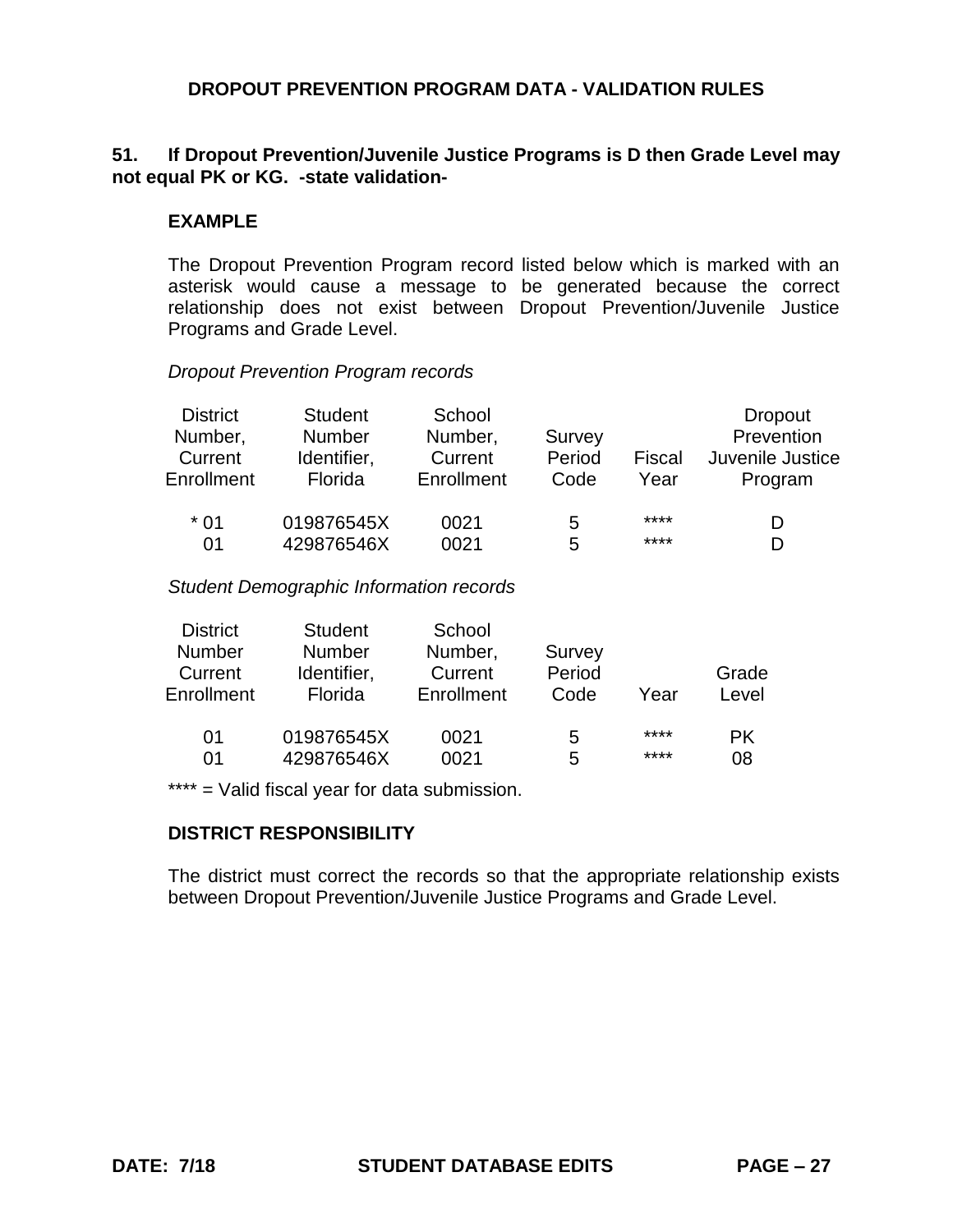## **DROPOUT PREVENTION PROGRAM DATA EXCEPTION REPORTS**

**74. If the Dropout Prevention/Juvenile Justice Programs is not equal to D, J, N, or W, then the Dropout Prevention Length of Prescribed Program must be greater than zero. -exception report-**

#### **EXAMPLE**

The third record would cause a message to be generated because the Dropout Prevention/Juvenile Justice Programs code P is expected to have a Dropout Prevention Length of Prescribed Program greater than zero.

| <b>Student</b><br>Dropout       | Prevention<br>Length of |
|---------------------------------|-------------------------|
|                                 |                         |
| Prevention/<br><b>Number</b>    |                         |
| Juvenile Justice<br>Identifier, | Prescribed              |
| Florida<br>Programs             | Program                 |
| 012345678X<br>D                 | 000                     |
| 123456789X<br>U                 | 030                     |
| *345678901X<br>D                |                         |

# **DISTRICT RESPONSIBILITY**

The district should verify the Dropout Prevention Length of Prescribed Program and, if in error, correct the record.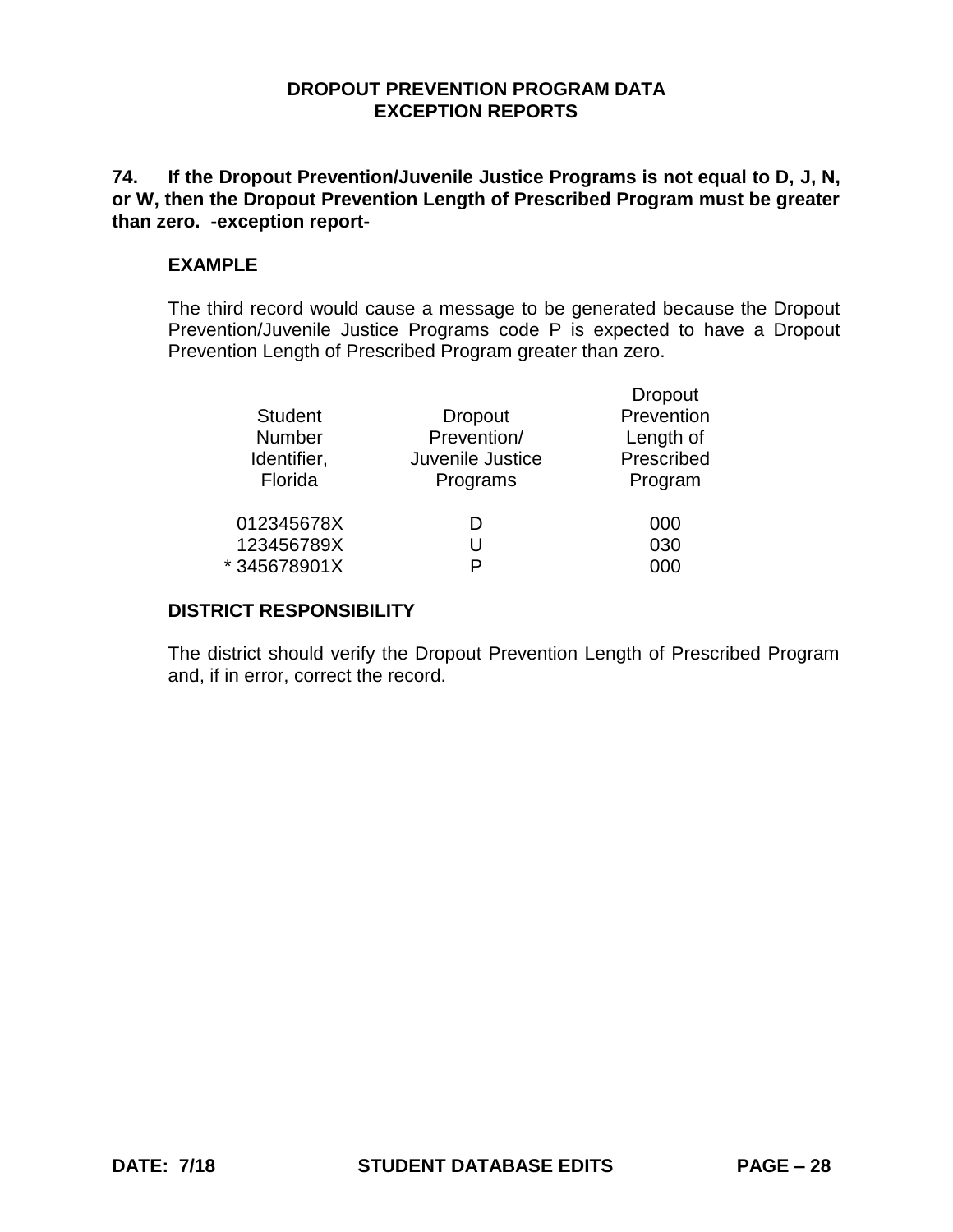#### **DROPOUT PREVENTION PROGRAM DATA EXCEPTION REPORTS**

**76. If Dropout Prevention/Juvenile Justice Programs equals A, E, P, R, or U and if Term equals S, then the Dropout Prevention Length of Prescribed Program must be greater than zero and less than or equal to 70. -exception report-**

#### **EXAMPLE**

The first record listed below would pass this edit. The second record would cause a message to be generated because during Term S, for Dropout Prevention/Juvenile Justice Programs, P, the Dropout Prevention Length of Prescribed Program is expected to be greater than zero and less than or equal to 70.

|                |                  |      | <b>Dropout</b> |
|----------------|------------------|------|----------------|
| <b>Student</b> | <b>Dropout</b>   |      | Prevention     |
| <b>Number</b>  | Prevention/      |      | Length of      |
| Identifier,    | Juvenile Justice |      | Prescribed     |
| Florida        | Programs         | Term | Program        |
| 123456789X     | А                | S    | 45             |
| * 123456788X   | P                | S    | 75             |

### **DISTRICT RESPONSIBILITY**

The district should verify the Dropout Prevention Length of Prescribed Program, and if in error correct the record.